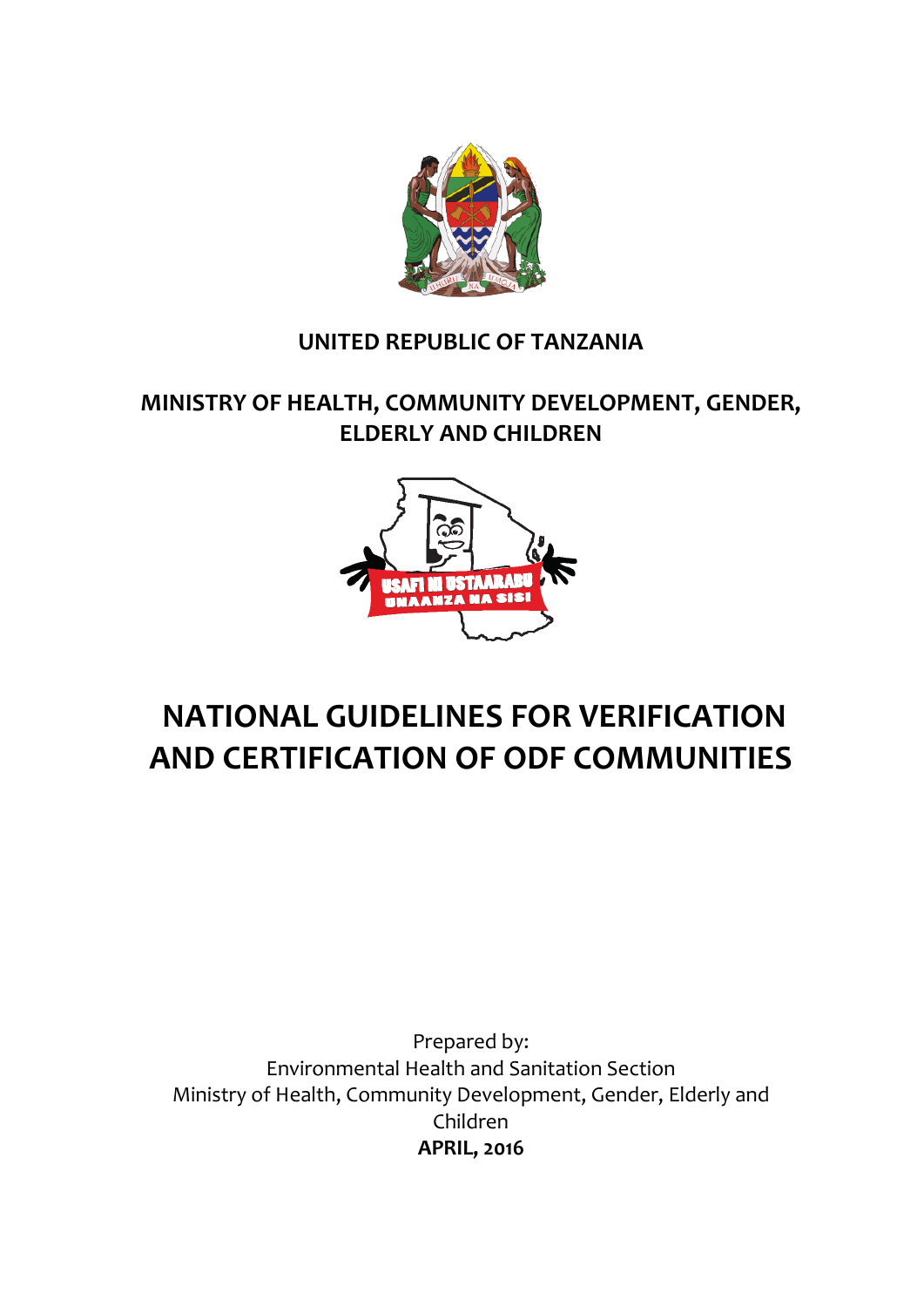# TABLE OF CONTENTS

<span id="page-1-0"></span>

| 1.0          |  |
|--------------|--|
| 1.1          |  |
| 1.2          |  |
| 1.3          |  |
|              |  |
| 2.1          |  |
| 2.2          |  |
| 2.3<br>2.3.1 |  |
| 2.3.2        |  |
| 3.0          |  |
| 3.1.         |  |
| 3.2          |  |
| 3.3          |  |
| 3.4          |  |
| 4.0          |  |
| 4.1          |  |
| 4.1.1        |  |
| 4.1.2        |  |
| 4.1.3        |  |
| 4.1.4        |  |
| 4.1.5        |  |
| 4.2          |  |
| 4.2.1        |  |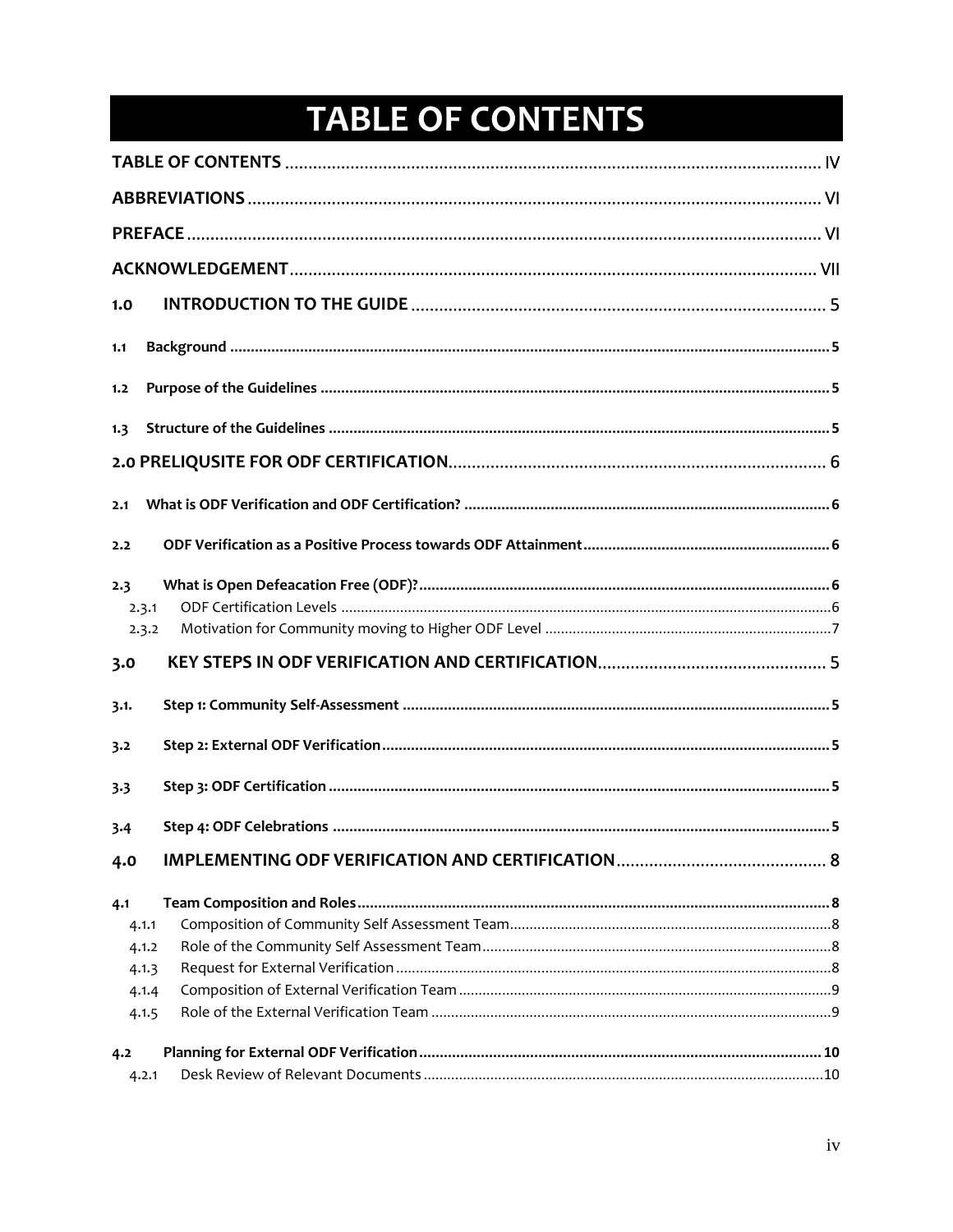| 4.2.2          |  |
|----------------|--|
| 4.2.3          |  |
| 4.3.4          |  |
| 4.3            |  |
| 4.3.1          |  |
| 4.3.2          |  |
| 4.4            |  |
| 4.4.1          |  |
| 4.4.2          |  |
| 4.4.3          |  |
| 4.5            |  |
|                |  |
|                |  |
|                |  |
|                |  |
|                |  |
|                |  |
|                |  |
|                |  |
|                |  |
|                |  |
| Form No. V8:   |  |
|                |  |
|                |  |
| Form No. V 11: |  |
|                |  |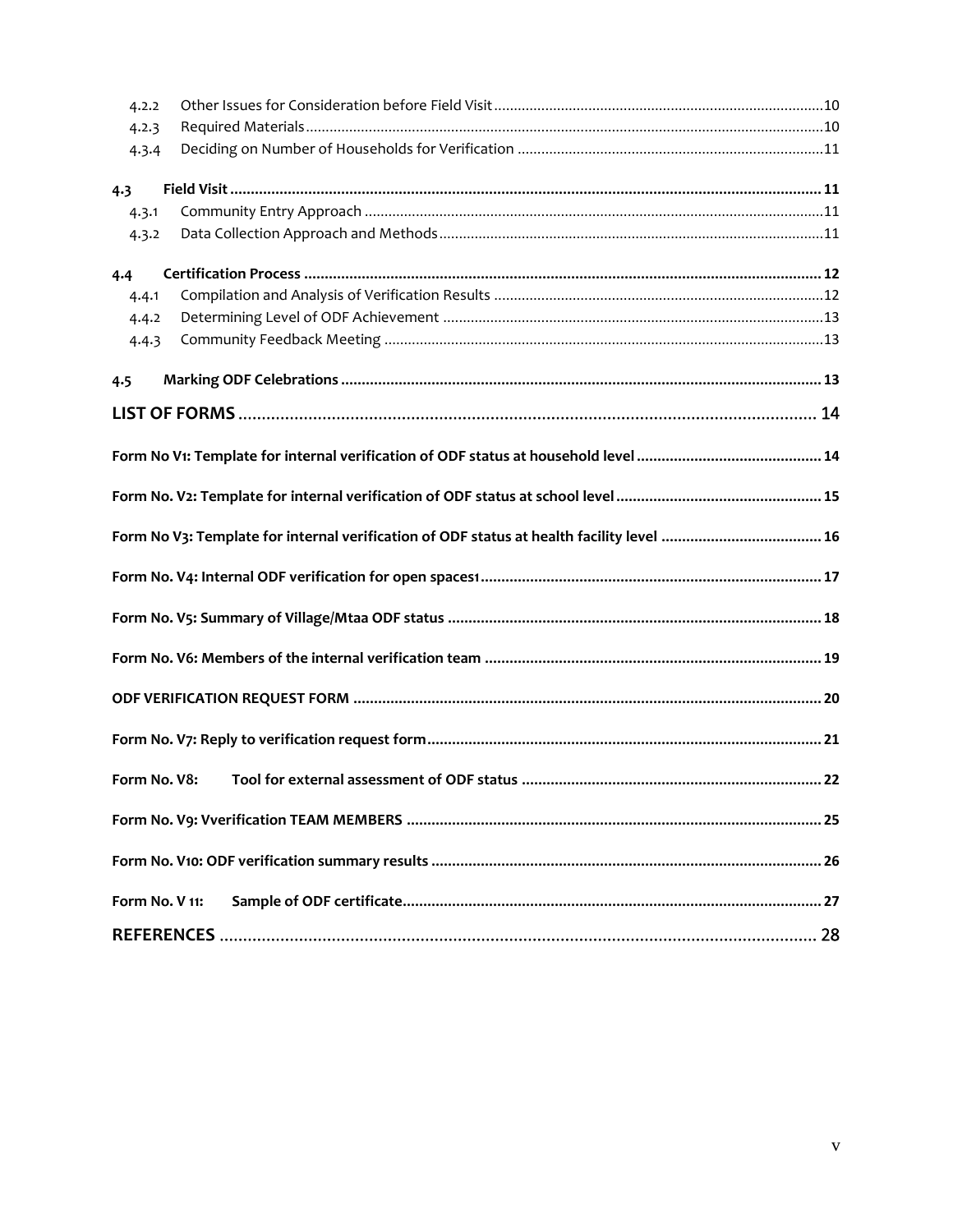# **ABBREVIATIONS**

<span id="page-3-0"></span>

| <b>CED</b>    |                          | <b>Council Executive Director</b>                              |
|---------------|--------------------------|----------------------------------------------------------------|
| <b>CLTS</b>   | -                        | Community Led Total Sanitation                                 |
| <b>DCC</b>    |                          | <b>District Consultative Committee</b>                         |
| <b>FBO</b>    |                          | Faith Based Organisations                                      |
| FC            |                          | <b>Full Council</b>                                            |
| GoT           | $\blacksquare$           | Government of Tanzania                                         |
| <b>HWFs</b>   |                          | Hand Washing Facilities                                        |
| <b>IPL</b>    |                          | Improved Pit Latrines                                          |
| LGAs          |                          | <b>Local Government Authorities</b>                            |
| MoHCDGEC      | $\sim$                   | Ministry of Health, Community Development, Gender, Elderly and |
|               | Children                 |                                                                |
| <b>NGOs</b>   |                          | Non-Governmental Organizations                                 |
| <b>NLs</b>    |                          | Natural Leaders                                                |
| <b>NSC</b>    | $\overline{\phantom{a}}$ | National Sanitation Campaign                                   |
| <b>OD</b>     |                          | Open Defecation                                                |
| <b>ODF</b>    |                          | Open Defecation Free                                           |
| <b>RCC</b>    | $\blacksquare$           | Regional Consultative Committee                                |
| <b>RS</b>     |                          | Regional Secretariat                                           |
| <b>SHCs</b>   |                          | <b>School Health Clubs</b>                                     |
| <b>SWASH</b>  | $\overline{\phantom{a}}$ | School Water, Sanitation and Hygiene                           |
| <b>UNICEF</b> | ÷                        | United Nations Children Funds                                  |
| VA            |                          | Village/Street Assembly                                        |
| VC            |                          | Village Council                                                |
| <b>VEO</b>    |                          | Village Executive Officer                                      |
| <b>VHWs</b>   |                          | Village Health Workers                                         |
| <b>VIP</b>    |                          | Ventilated Improved Latrines                                   |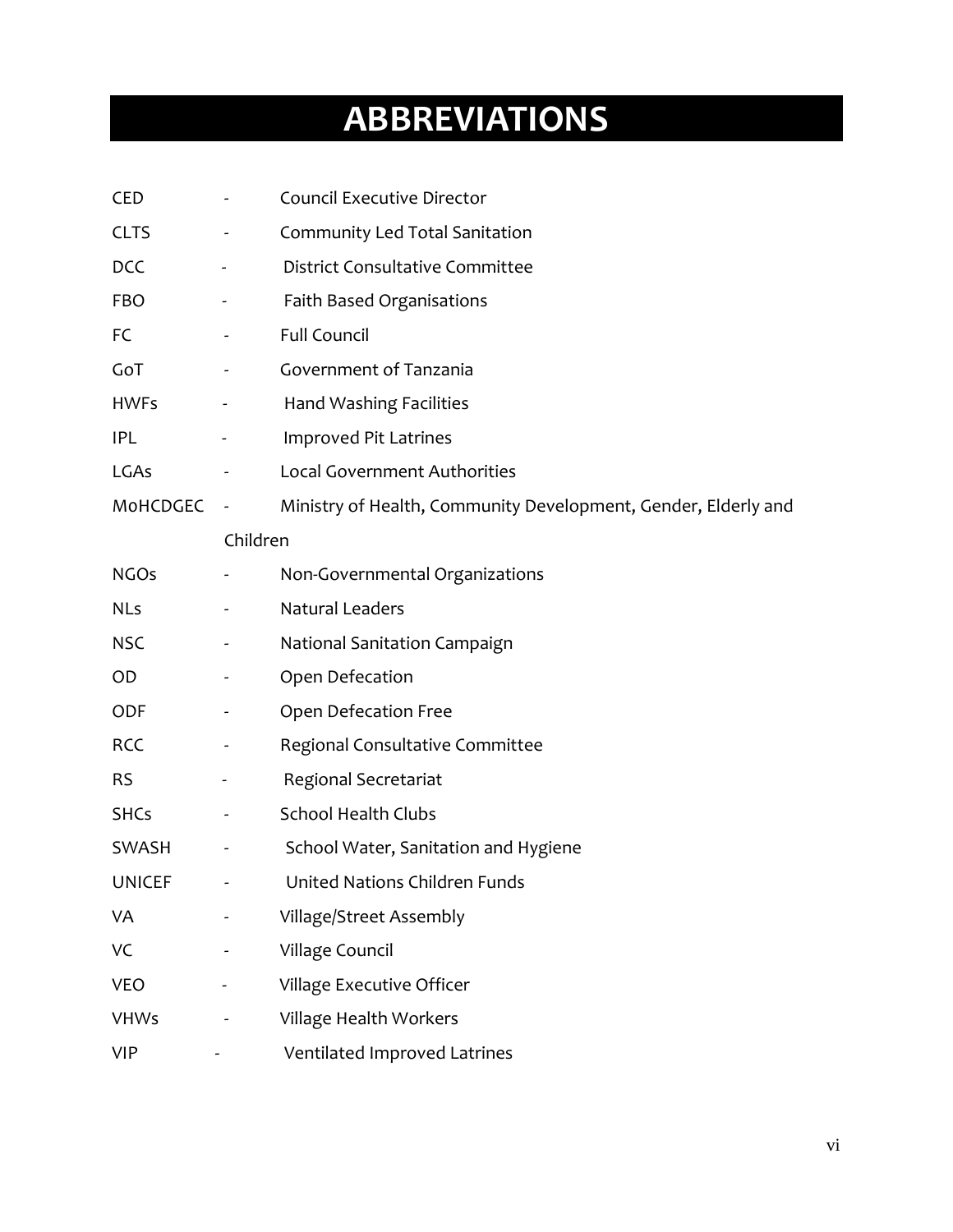WDC - Ward Development Committee WEHO - Ward Environmental Health Officer WEO - Ward Executive Officer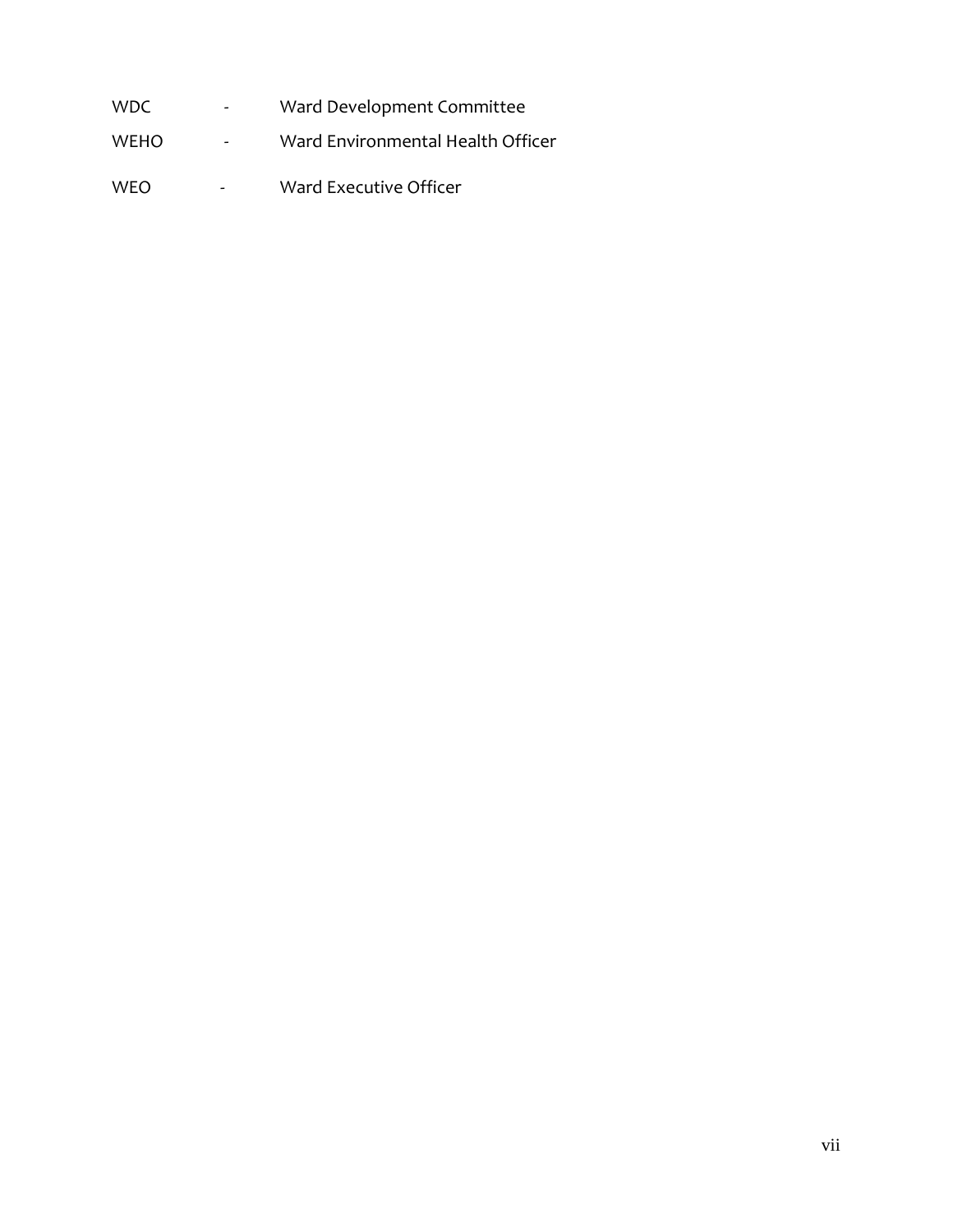## **PREFACE**

<span id="page-5-0"></span>It is evident that inadequate provision of sanitation and hygiene services have contributed to the high prevalence of faecal oral diseases in the county. These diseases have had serious impact on people's health particularly children below the age of five years. Similarly, the impact is felt on the economy where a great share of the scarce resource is being utilized to treat cases of diarrheal diseases including cholera. In an efforts to address the sanitation and hygiene challenges, the Government of Tanzania through the Ministry of Health, Community Development, Gender, Elderly and Children (MoHCDGEC) in collaboration with her partners is implementing the National Sanitation Campaign (NSC) with the aim of raising the proportion of households with access to improved sanitation and hand washing facilities. In addition, the campaign is designed to engage all institutions including health facilities, schools as well as other public places to construct and use improved latrines that are provided with functional hand washing facilities. The desired outcome of the campaign is to attain Open Defecation Free (ODF) communities in both rural and urban settings.

Attaining ODF communities has wider health, social and economic benefits. On contrary, the practice of Open defecation contributes to persistence of diarrhoea diseases which quite often leads to malnutrition and premature deaths to children below the age of five. Further, severe and recurrent diarrhoea among children aggravates the stunting growth impairing both physical and cognitive development. The prevalence of stunting in the country is among the highest in Africa where 42% of children are reported to undergo stunting. Therefore such measures which aim to reduce open defecation will definitely add a relief to the children at risk.

The verification of ODF communities definitely requires the presence of the Guidelines that can be applied across the country to assess the fulfilment of the criteria. In this regard, the Ministry in collaboration with stakeholders of sanitation and hygiene has developed these Guidelines to facilitate systematic verification and certification of ODF communities in order to encourage sustainable behaviour change towards sanitation and hygiene at community level. The Ministry is optimistic that all councils and stakeholders of sanitation will use these Guidelines so that the verification and certification of ODF communities in the country is carried out uniformly and optimally.

Dr. Mpoki M. Ulisubisya **PERMANENT SECRETARY**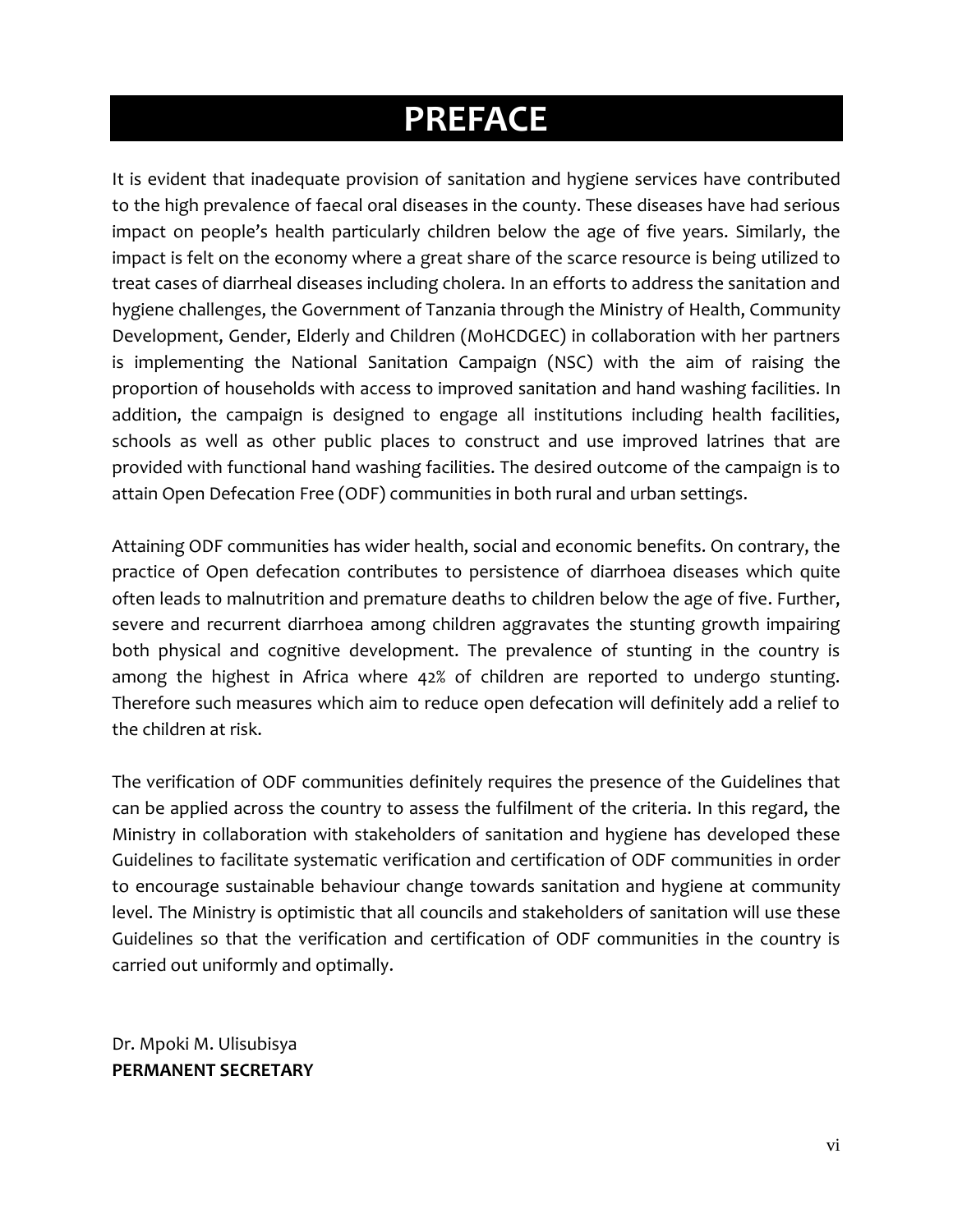## **ACKNOWLEDGEMENT**

<span id="page-6-0"></span>The preparation of these Guidelines is a result of efforts of the Ministry of Health and Social Welfare in collaboration with sanitation and hygiene stakeholders in the country. The Ministry highly appreciates the contribution from individuals who tirelessly devoted their time in the development of these Guidelines.

The Ministry would like to recognise the contribution of Mr. Elias B.M. Chinamo the Assistant Director, Environmental Health and Sanitation Services who provided the leadership role and technical support in the development of these guidelines. Further, the Ministry extends its gratitude to; Mr. Stephen Kiberiti, Mr. Anyitike Mwakitalima, Mr. Amour Selemani and Ms. Emmanuela Safari from the Environmental Health Section, Ministry of Health, Community Development, Gender, Elderly and Children; and Ms. Theresia Kuiwite from the Ministry of Education, Science, Technology and Vocational for their exemplary efforts and commitment in ensuring these guidelines are finalized.

Further, the Ministry highly appreciates the significant technical support from Mr. B. Ngaeje (Retired PHO); Ms. Sophia Ntomola (Ilala MC); Mr. Ally Kebby (HPSS-Dodoma), Eng. Kornel Kema (UMATA); Mr. Emmanuel Saro (Mpwapwa DC); Mr. Kizito Nkwabi (Tanga CC), Mr. Francis Bujiku (Dodoma RS); Theresia Modaha (Dodoma MC); Elizabeth Malali (Mkinga DC); Carl Lyimo (Morogoro RS), Mr. Gabriel Malisa (Morogoro MC), and Loveness Lyimo (Dodoma MC) whose contributions have made the development of these guidelines a success.

Finally, the Ministry wishes to thank WSP/World Bank for the technical assistance which provided the bottom line on the development of these guidelines.

Prof. Mohammad Bakari Kambi **Chief Medical Officer**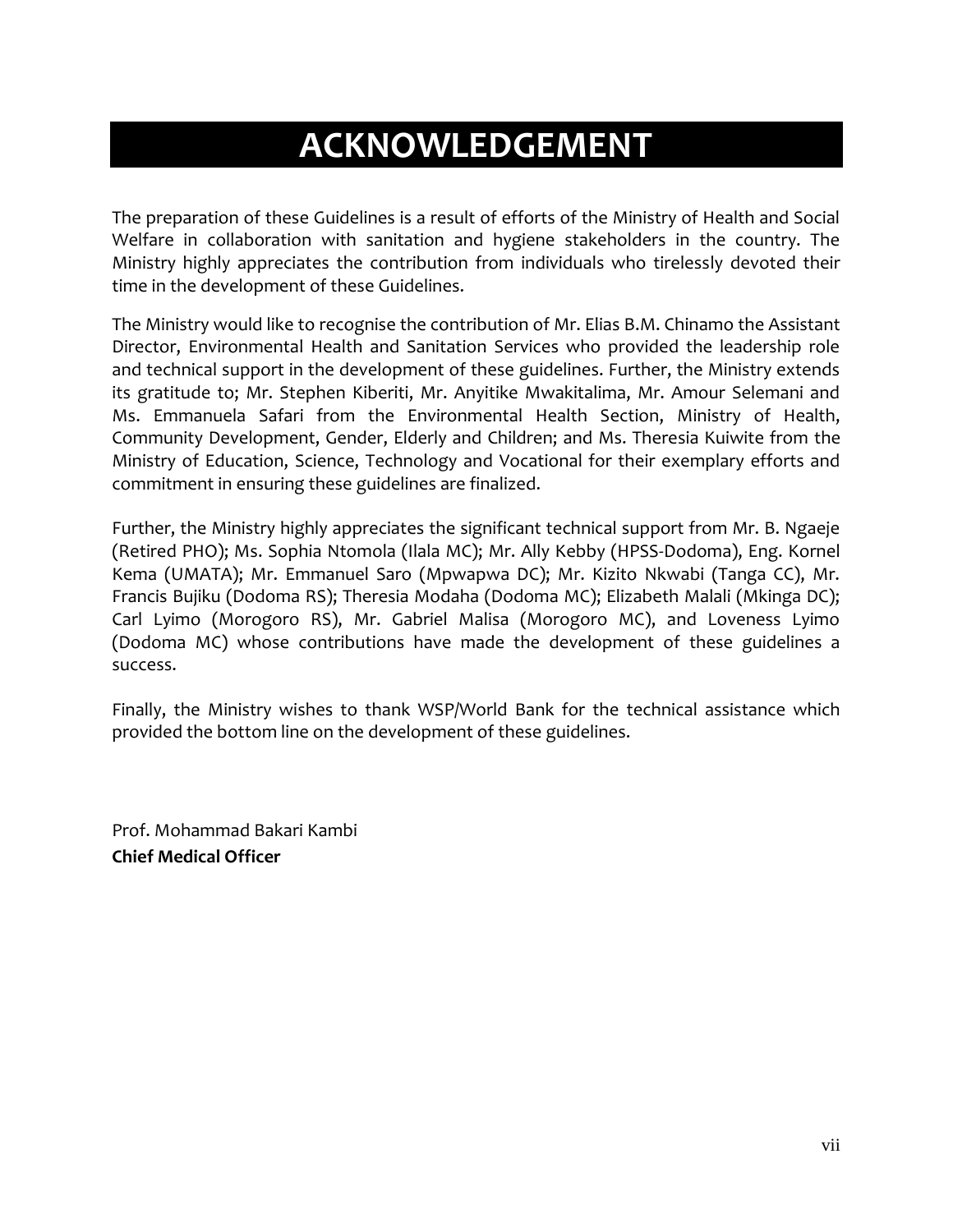## **1.0 INTRODUCTION TO THE GUIDE**

### <span id="page-7-1"></span><span id="page-7-0"></span>**1.1 Background**

The Government of Tanzania (GOT) through the Ministry of Health, Community Development, Gender, Elderly and Children (MoHCDGEC) is implementing the National Sanitation Campaign (NSC) in order to scale up the proportion of people with access to improved sanitation in rural and urban population in Tanzania Mainland. In implementing the NSC, the Community Led Total Sanitation (CLTS) approach has been adopted to promote positive sanitation and hygiene behaviour. The adoption of the approach has based on its effectiveness that has been demonstrated in many countries. The approach has shown positive impact in awakening communities to collectively change their attitudes and behaviours towards stopping open defecation (OD).

<span id="page-7-2"></span>The use of CLTS approach has generated encouraging results in many communities whereby a good number of villages are claiming to be Open defecation Free (ODF). Therefore, as part of the post-triggering management the MoHCDGEC has prepared these Guidelines on how to verify and certify that a community is indeed ODF.

### **1.2 Purpose of the Guidelines**

These Guidelines provide a flexible structure on how stakeholders involved in the CLTS process can plan and implement the ODF verification and certification processes. The Guidelines provide standardized tools to facilitate the process of ODF Verification and certification in villages/sub-villages/ mtaa.

Specifically, these Guidelines aim to provide:

- (i) Standard ODF verification and certification process
- (ii) ODF verification and certification Tools for various levels.
- <span id="page-7-3"></span>(iii) Guidance on how communities can sustain behavioural change after attaining ODF status.

### **1.3 Structure of the Guidelines**

These Guidelines consists of three main parts.

- The first part provides basic criteria for a community to be certified as ODF.
- The second part describes the key steps involved in the ODF verification and certification process.
- The third part identifies who are involved in the process and their respective roles.

Several annexed tools or forms support the narrative part of the Guidelines, which should be used during ODF verification and certification.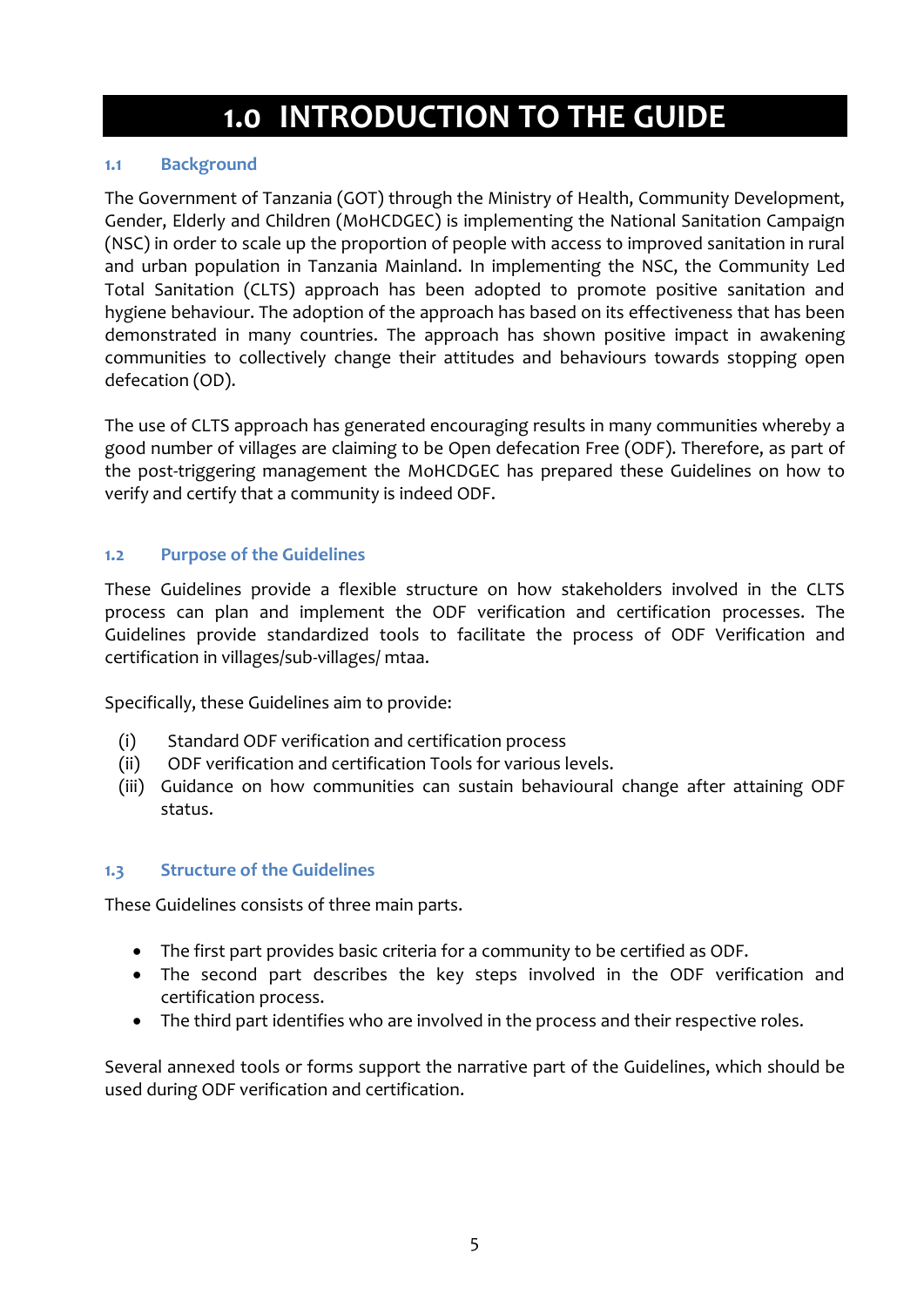# <span id="page-8-1"></span><span id="page-8-0"></span>**2.0 PRELIQUSITE FOR ODF CERTIFICATION**

### **2.1 What is ODF Verification and ODF Certification?**

There is a recognizable difference between ODF verification and certification.

- **ODF Verification:** is a process of assessing whether the triggered community has achieved ODF status,
- <span id="page-8-2"></span>**ODF Certification:** is an official confirmation and consequently recognition that a triggered community has actually achieved ODF status.

### **2.2 ODF Verification as a Positive Process towards ODF Attainment**

<span id="page-8-3"></span>It is important for the verification team to be aware that ODF verification and certification is a positive exercise intended to encourage, appreciate and celebrate the level of sanitation progress attained by each community within a given period. The exercise should be a stimulant to communities to ensure that they either sustain or strive to achieve ODF status. Therefore, the verification team is mandated to make the verification a more positive mission. Communities, which are not verified as ODF, should be assured that they would be re-verified and eventually certified.

#### **2.3 What is Open Defeacation Free (ODF)?**

ODF means universal coverage and use of latrines at household and institutions. It is an indication that the community has stopped practicing open defecation. Evidence of use of latrines includes: an observable footpath leading to the latrine; no traces of human faeces (including children's faeces) within the household compound and absence of cobwebs on the door opening and pit/hole

<span id="page-8-4"></span>Also, there should be no evidence of human excreta seen in the village/street e.g. bushes, valleys, farmland, water points, along rivers and in other public institutions within the community e.g. schools, offices, heath facilities, markets, etc

### **2.3.1 ODF Certification Levels**

Essentially, ODF certification is a formal confirmation of fully attainment of ODF status. But in circumstances described above it is recommended to verify and certify communities under two categories namely; **ODF Certification Level 1 and ODF Certification Level 2.** The former is the highest standard attained in which all households, institutions have and use improved toilets, and there is no sign of OD. Table 2.1 provides the characteristics for each level.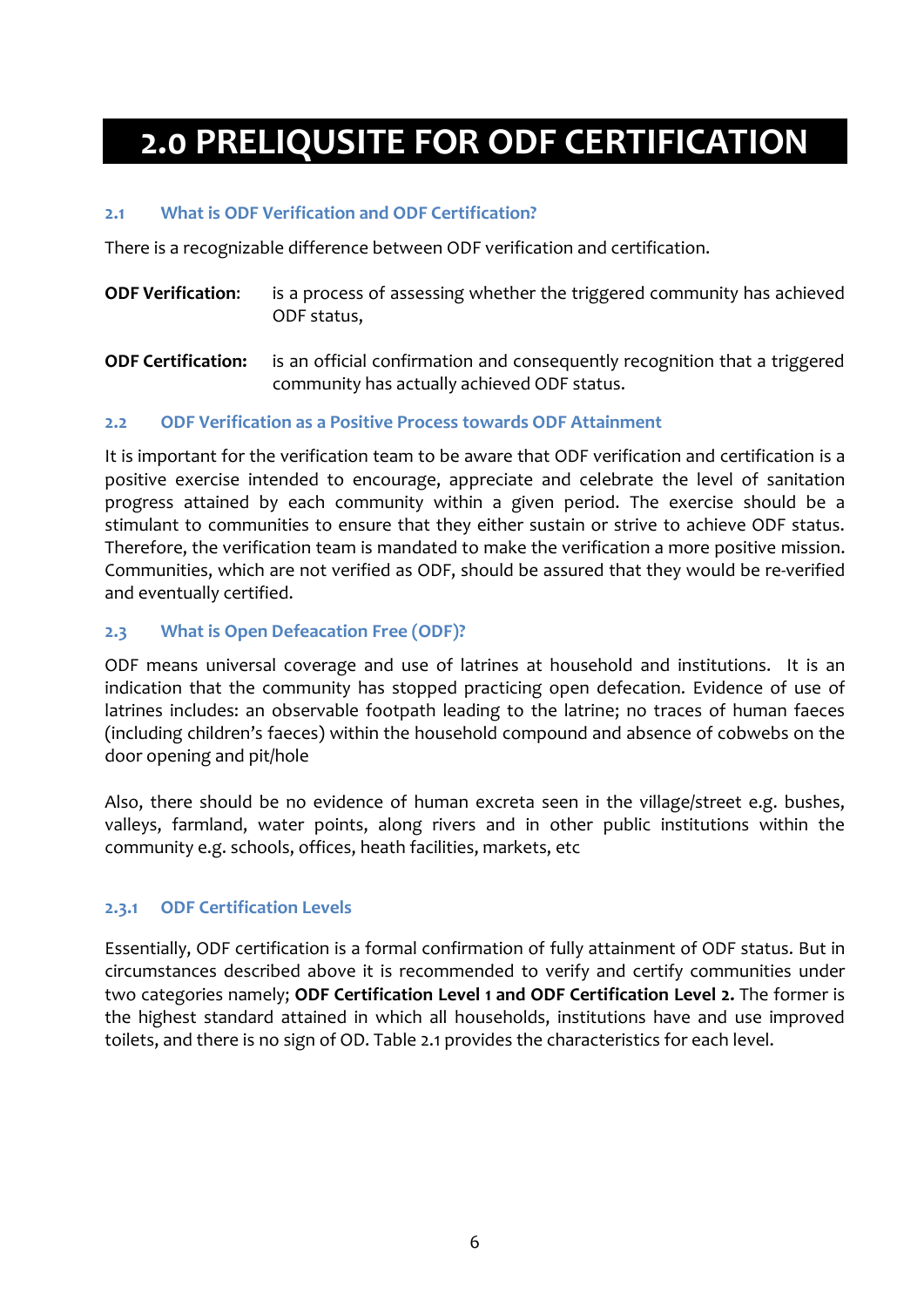#### **Table 2.1: ODF Certification Levels**

| Level                                             | <b>Minimum ODF Indicators</b>                                                                                                                                                                                                                                                                                                                                                                                                                                                                                                                                                                                                                                                               | <b>Means of Verification</b>                                                                                                                                                                                                                                                                                                                                                                        |  |  |  |  |  |  |
|---------------------------------------------------|---------------------------------------------------------------------------------------------------------------------------------------------------------------------------------------------------------------------------------------------------------------------------------------------------------------------------------------------------------------------------------------------------------------------------------------------------------------------------------------------------------------------------------------------------------------------------------------------------------------------------------------------------------------------------------------------|-----------------------------------------------------------------------------------------------------------------------------------------------------------------------------------------------------------------------------------------------------------------------------------------------------------------------------------------------------------------------------------------------------|--|--|--|--|--|--|
| Certification<br><b>ODF</b><br>Level 1            | All households have access to improved<br>$\bullet$<br>latrines<br>All households have functional hand<br>$\bullet$<br>washing points<br>All institutions within the community<br>including schools, churches, mosques,<br>health facilities, market places have<br>functional improved toilets<br>No signs of OD in all open spaces in the<br>٠<br>community e.g. farmlands, bushes, water<br>points, valleys, play fields, rivers, around<br>water sources etc<br>Existence of clear strategy to ensure ODF<br>٠<br>status is sustained e.g. enforcement of by-<br>laws, close and regular follow up support<br>Clear commitments by community for<br>$\bullet$<br>maintaining ODF status | self-assessment<br>Community<br>$\bullet$<br>reports<br>Observation through transect<br>$\bullet$<br>walk<br>Informal<br>Formal<br>and<br>$\bullet$<br>discussions/ interviews<br>with<br>informants<br>key<br>e.g.<br>community leaders, influential<br>people, children<br>External (District & regional)<br>$\bullet$<br>verification reports/results<br>Community feedback meeting<br>$\bullet$ |  |  |  |  |  |  |
| Certification<br><b>ODF</b><br>Level <sub>2</sub> | Universal coverage of basic sanitation at<br>$\bullet$<br>household level<br>All institutions e.g. schools churches,<br>$\bullet$<br>mosques, health facilities, market places<br>have improved and properly managed<br>sanitation and hygiene facilities<br>No signs of OD around farmlands, bushes,<br>water points, valleys, play fields, rivers,<br>around water sources etc                                                                                                                                                                                                                                                                                                            | Community<br>self-assessment<br>$\bullet$<br>reports<br>Observation through transect<br>$\bullet$<br>walk<br>Formal<br>Informal<br>and<br>$\bullet$<br>discussions/ interviews with<br>informants<br>key<br>e.g.<br>community leaders, influential<br>people, children<br>External(District<br>&<br>٠<br>Region) verification<br>reports/results<br>Community feedback meeting                      |  |  |  |  |  |  |

### <span id="page-9-0"></span>**2.3.2 Motivation for Community moving to Higher ODF Level**

ODF achievement especially that involves building and using improved latrines will vary from household to household and from one community to another. For households and communities progressing to achieve level 1 status there must be strategies to help them accomplish remaining actions. The most effective strategy would be to publicly recognize the level of achievement of each community through a number of ways. First, signboards should be posted along the highway/road or at any prominent area such as a trading centre within the village or street indicating which ODF level the community has attained. Not only will such signboards indicate the extent to which a community has reached toward stopping OD but will help in promoting a healthy competition between villages or mtaa. Hence, communities with lower level ODF certification will strive to attain higher levels. Other means will include rewarding the communities with highest levels of ODF. This will help to create internal or peer pressure to compel the slow catchers to improve their toilet facilities and install hand-washing facilities.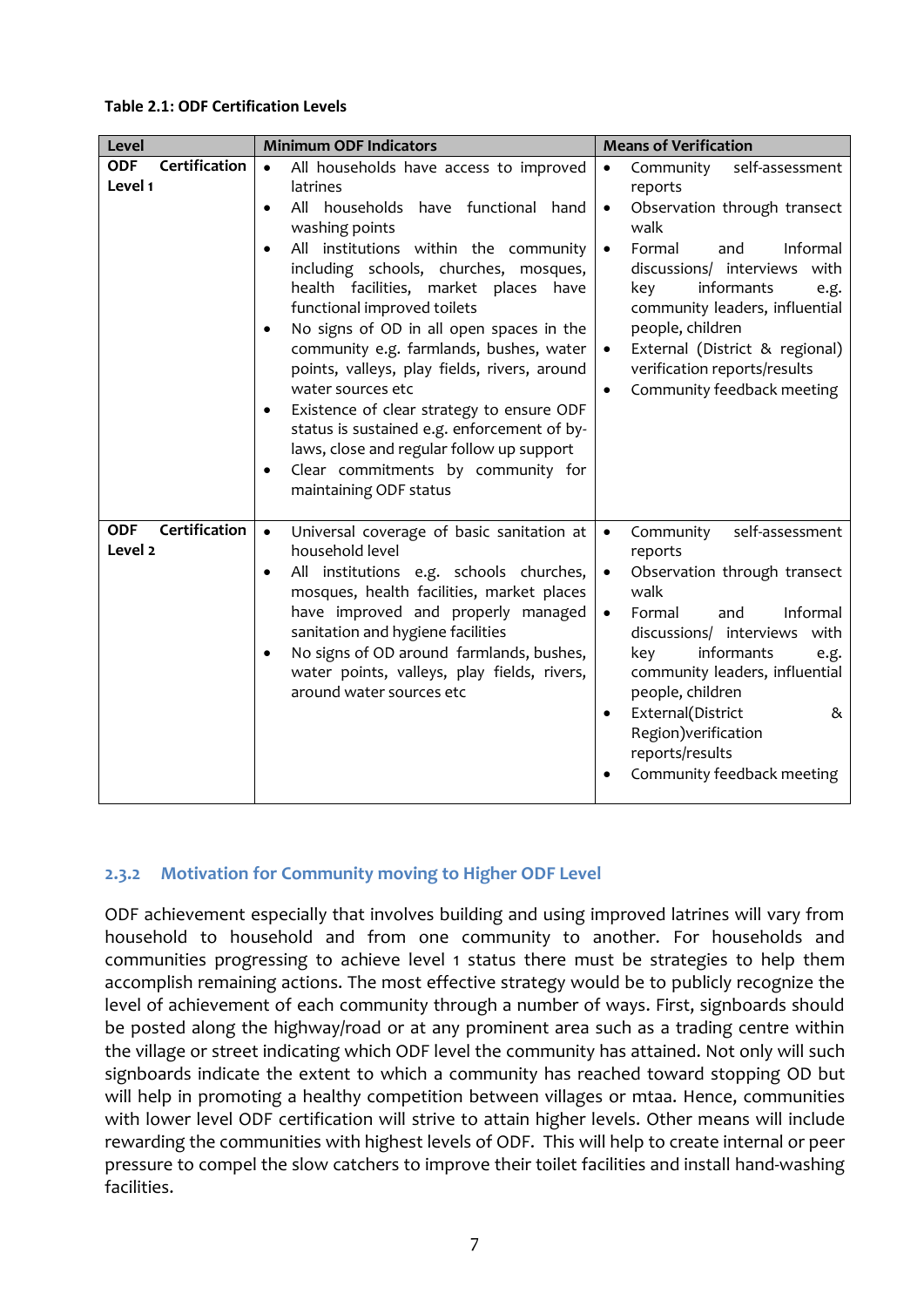Similarly, the use of official forums at village/mtaa, ward, council and regional levels to announce the ODF certification results will contribute to accelerating the speed of communities that lag behind in attaining ODF status.

It is recommended that reports on the attainment of ODF status are submitted and discussed during the Village/Mtaa Assembly (VA), Ward Development Committee (WDC), the Full Council (FC), District Consultative Committee (DCC) and Regional Consultative Committee (RCC) meetings. During VA meeting households which lag behind will be exposed and encouraged to increase the momentum in building and using improved latrines while at WDC meetings villages/Mtaa with lower ODF certification levels will be continuously encouraged to speed up in achieving the higher levels.

Furthermore, Council and Regional Consultative Meetings will be used to encourage wards and districts that are yet to achieve the ODF status. It is through these forums that stakeholders can be reminded of their roles of influencing their villages, wards and councils to attain the Open Defecation Free status.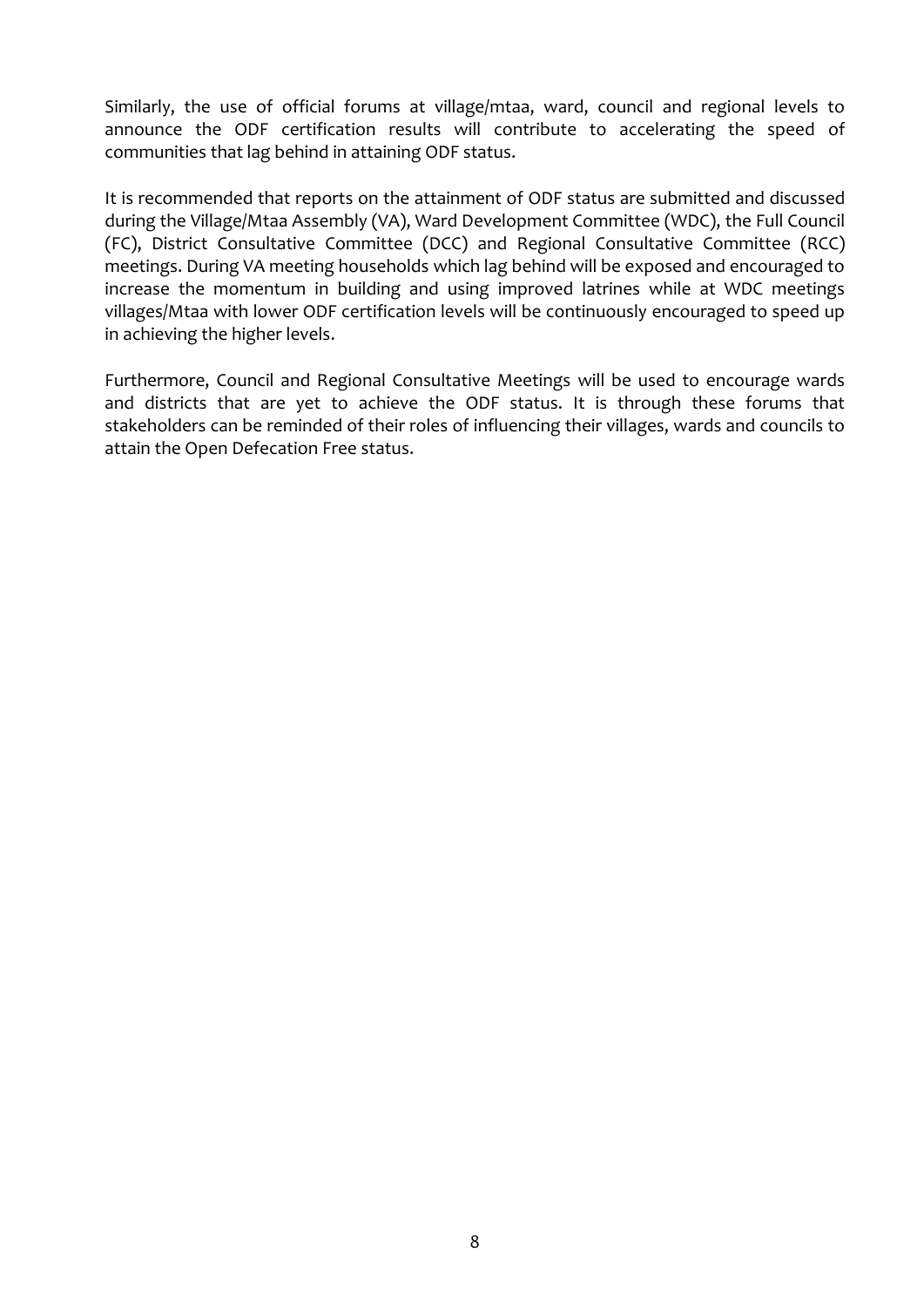# <span id="page-11-0"></span>**3.0 KEY STEPS IN ODF VERIFICATION AND CERTIFICATION**

<span id="page-11-1"></span>The verification and certification of ODF communities is carried out systematically involving four key steps. In each step, actors should ensure that the process is undertaken rigorously and objectively so that the results reflect the real situation in the respective community.

### **3.1. Step 1: Community Self-Assessment**

This is the first step in the ODF certification process, which is initiated by a triggered community. The exercise is carried out when the community nears the self-pledged date for ODF declaration. It involves a community through its representatives, makes a self-assessment of its ODF status and depending on the outcome, requests for an independent external verification. For transparency and ownership purposes, the community self-assessment exercise has to be endorsed by the whole community in a meeting.

<span id="page-11-2"></span>As illustrated in Figure 3.1 the triggered community is the initiator of the process. It carries out an internal assessment to ascertain that all households have built and are using the latrines and other sanitation facilities as per the community action plan. It also assesses the level of ODF attainment at local institutions within the community and other open spaces. At this stage, the registers will be referred to establish whether all households use latrines and there is no sign of OD.

## **3.2 Step 2: External ODF Verification**

<span id="page-11-3"></span>This is an endorsement by independent observers or evaluators that the community has indeed attained ODF status. It will take place as soon as the community submits a claim that it has attained the ODF status. The external verification team will involve staff from ward level and neighbouring villages. The team will constitute of the Ward Health Officer, Ward Education Coordinator, and Village chairperson from neighbouring villages, NGOs, FBOs and influential people. The ward will submit its verification report to district level.

## **3.3 Step 3: ODF Certification**

<span id="page-11-4"></span>As soon as the field verification is completed, the district team led by the District Health Officer will assess and confirm the extent the community has achieved ODF status. The certification process aims at validating the verification results based on the community self assessment report and the data collected by the external assessors from the households, local institutions and other public gathering places and within the village/ Mtaa environment.

### **3.4 Step 4: ODF Celebrations**

The climax of the ODF verification and certification exercise is ODF celebrations. It is a manifestation of a community's success in its effort toward attaining good sanitation and hygiene practices. ODF declaration is essentially meant to motivate a community that has attained a certain level of ODF status to climb higher to the next level of certification. At the same time it is expected to motivate other communities which have not passed the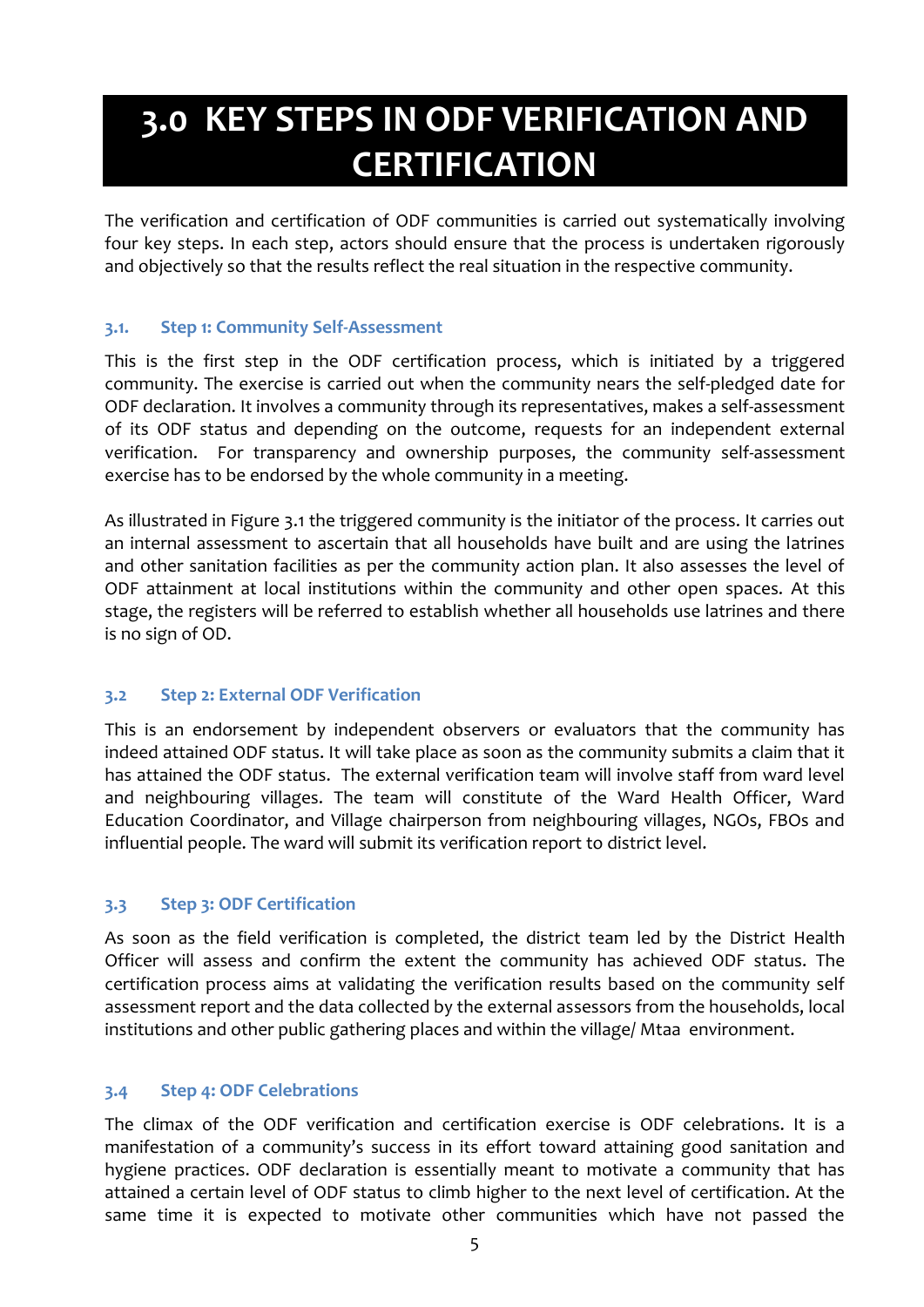verification exercise to emulate the good example of those which have managed to qualify. Hence, that is why it is important to widely publicize ODF celebrations wherever they are taking place in the council. ODF celebrations will be organized by the Councils to reward ODF villages. Districts or regional executive officials will issue certificates and rewards. A list of ODF villages from each council will be submitted to Regional Secretariat. The RS will submit the list of ODF villages to the MoHCDGEC and copy to President's Office, Regional Administration and Local Government (PORALG).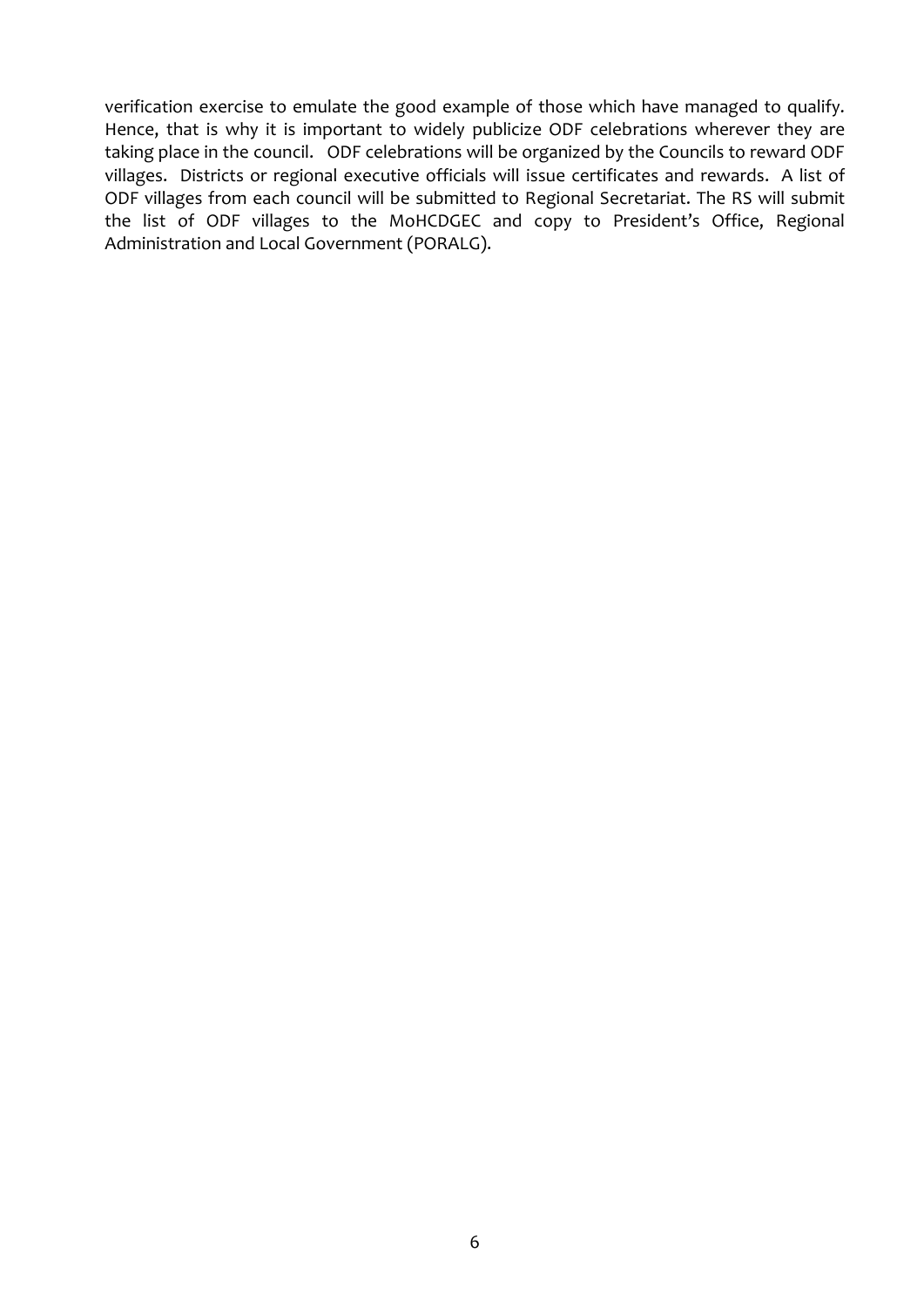## **Step 4**

# **Step 3**

#### **ODF CERTIFICATION**

- RS will certify ODF villages and wards and notify the MoHCDGEC
- The MoHCDGEC will issue the certificate to ODF villages as per RS recommendation

## **ODF CELEBRATIONS**

- The council organizes Celebrations to appreciate the achievement of the communities becoming free of OD practices and motivate them to sustain such practices.
- Celebrations include award of certificates, cultural dances etc.

# **Step 2**

#### **EXTERNAL ODF VERIFICATION**

- LGA and Ward select verification team comprising external assessors
- Verification team together with support of Village leaders conduct the ODF verification using a set of standard indicators/criteria

## **Step 1**

#### **COMMUNITY SELF VERIFICATION**

- Community conducts own verification to ensure all HHs have and use latrines and no OD traces in the village/mtaa surroundings.
- Village/Mtaa leaders apply to Ward Environmental Health Officer for ODF verification and certification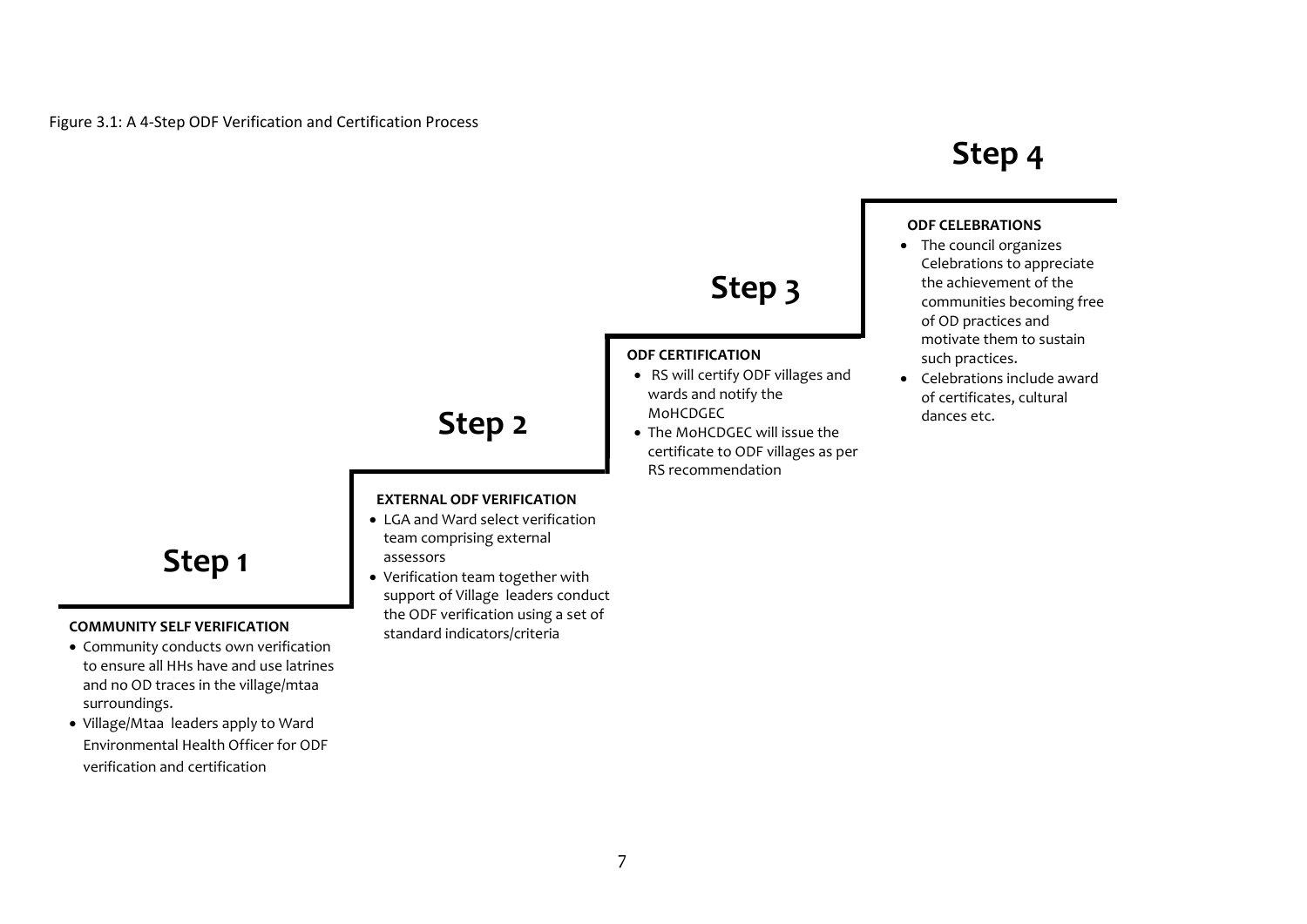# <span id="page-14-0"></span>**4.0 IMPLEMENTING ODF VERIFICATION AND CERTIFICATION**

### <span id="page-14-1"></span>**4.1 Team Composition and Roles**

#### <span id="page-14-2"></span>**4.1.1 Composition of Community Self Assessment Team**

The team Composition at the community level will consist mainly of frontline people who have been involved in providing follow up support to households and monitoring ODF progress at that level. These will include natural leaders (NLs) (men and women), Village Health Workers (VHWs), local leaders specifically Village Chairperson (VC) or street leaders including the VEO/MEO, representatives from CBOs operating in the area, school teachers, representatives of School Health Clubs (SHCs), in charge of health facilities, local artisans residing in the same village/Mtaa and influential persons. It is emphasized that the team should comprise of a balanced mix of female and male representatives.

#### <span id="page-14-3"></span>**4.1.2 Role of the Community Self Assessment Team**

The main task of this team is to critically assess the degree of achievement toward ODF status at household level, in all schools, health facilities and other local institutions and open spaces in the area as per items provided in the annexed tools. (Forms V1-V4) after which it has to fairly rate the ODF attainment in the community. VHWs and members of Health Committees are expected to provide close support to the team in undertaking this initial but very crucial exercise.

After the completion of the self-assessment exercise, results have to be communicated to the whole community in a community meeting where a decision whether or not to request for external ODF verification has to be taken. If the community is satisfied that the results warrant for external verification an official request using a Request Form No.V5 has to be submitted to the Ward level, specifically the Ward Health Officer.

#### <span id="page-14-4"></span>**4.1.3 Request for External Verification**

The request for external verification has to include a list of community members who attended the meeting to approve the external verification exercise. A copy of the internal community assessment results indicated in various forms (Forms V1-V4) at institutional and public gathering places (Form V2), open places and a summary of which after scrutiny the Ward Health Officer will respond using Form No.V6 to confirm the dates for external verification.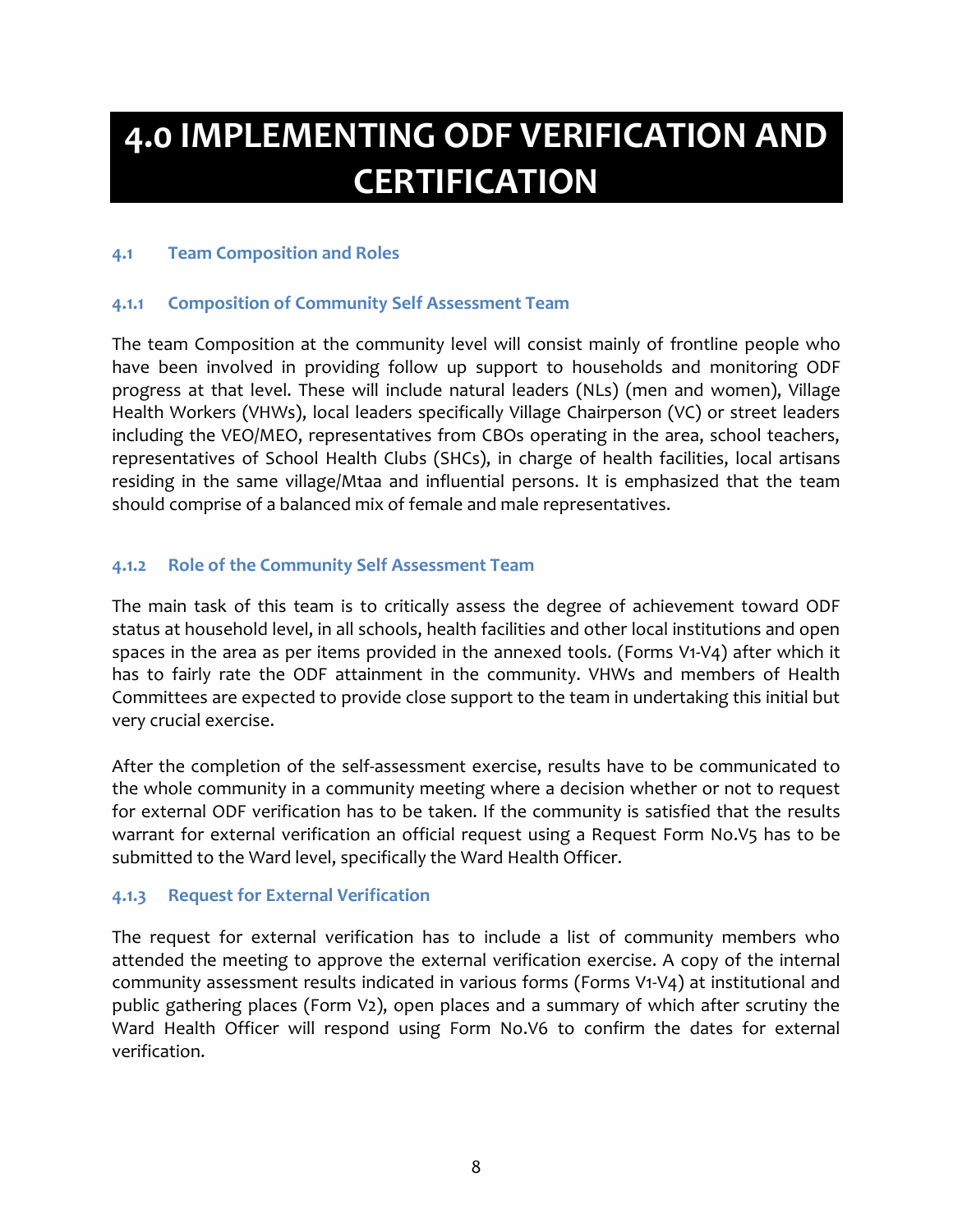#### <span id="page-15-0"></span>**4.1.4 Composition of External Verification Team**

ODF verification and certification will be successful if it is undertaken in a transparent manner. This requires the involvement of cross-sectional key stakeholders. The DHO in consultation with representatives from the line sectors at the district level i.e. education, community development, environment and water will select members of the external verification team. Apart from being independent individuals with a mix of skills and knowledge preferably in CLTS and/or sanitation and hygiene issues, the team should consist of both genders.

The verification team should therefore comprise external assessors who will give an independent and objective opinion on the ODF status of a community. Members of the team at this level will include:

- RHO who will be a Regional representative (External observer)
- DHO who will be the team leader,
- Members of the District CLTS facilitation team,
- Representatives from District-based NGOs/FBOs etc

The number of the team members will depend on various factors such as the geographical spread of a given village/Mtaa, financial resources, number of households and available time for carrying out the verification as well as seasonality.

It should be noted that community members such as VC/Mtaa leaders, NLs, VHWs who will accompany the external verification team would only facilitate the process such as logistics or guiding the assessors to different households and places. Thus, the external assessors should avoid any kind of influence that might be exerted directly or indirectly to them by the members of the community being verified.

### <span id="page-15-1"></span>**4.1.5 Role of the External Verification Team**

The LGA will at a convenient time acknowledge receipt of the community request and confirm of their readiness to conduct external ODF verification (Form No. V6). However, exact dates for the verification visit **should not** be indicated in the reply letter but communicated to the community leaders a day or two before. The purpose of doing so is to avoid community members especially households, schools and other others institutions to make whitewash or cosmetic activities e.g. cleaning the toilets and compounds, filling HWFs with water and putting soap at the hand washing station and so forth just for the sake of the exercise.

Once the team is selected, the DHO will inform the members through prevailing protocols and invite them for a planning meeting.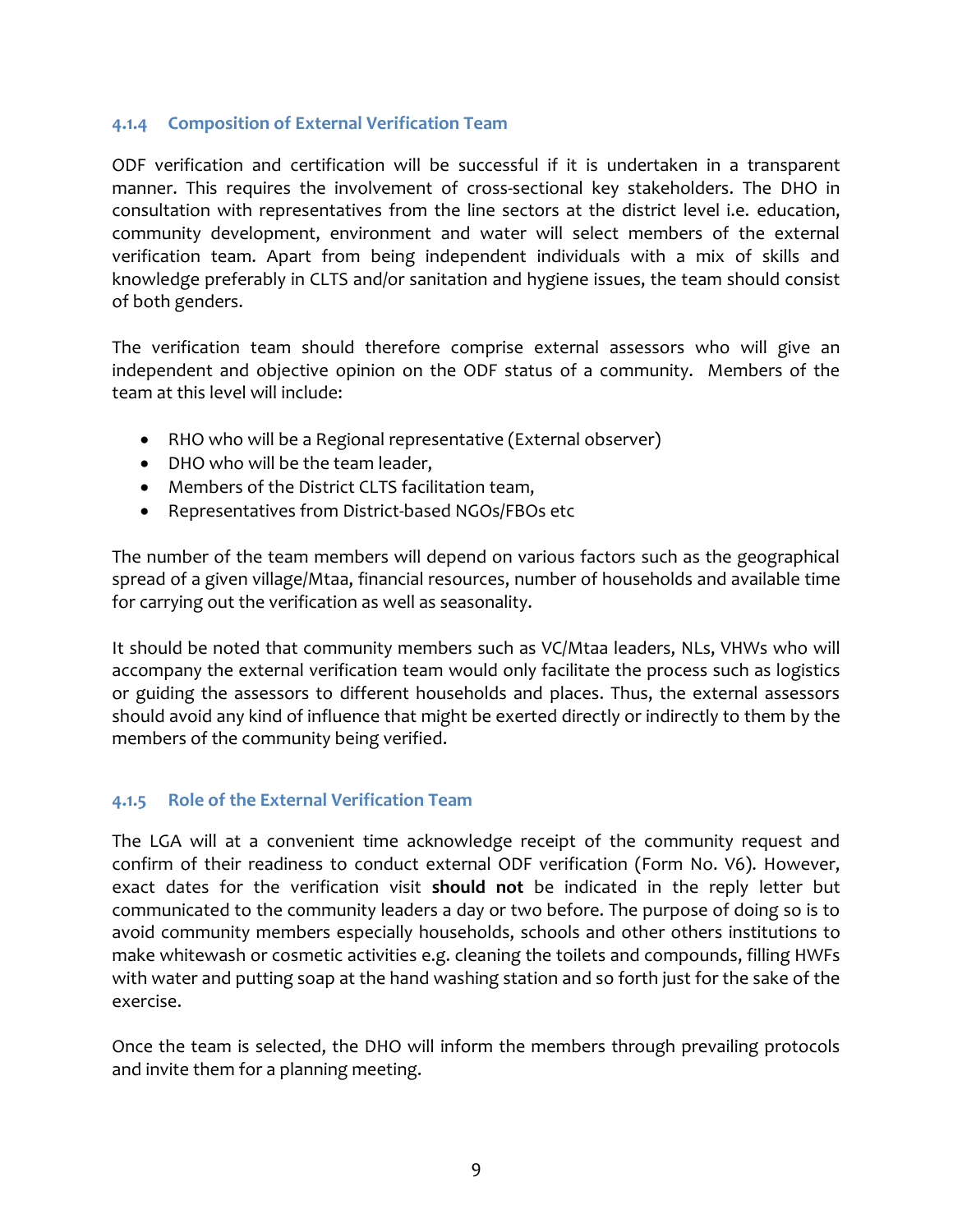### <span id="page-16-0"></span>**4.2 Planning for External ODF Verification**

#### <span id="page-16-1"></span>**4.2.1 Desk Review of Relevant Documents**

The desk review will include:

- Reviewing the community sanitation baseline data collected prior CLTS triggering
- Review and comparing the baseline data against the community internal ODF verification results
- Checking the previous monitoring and follow up data collected between the date of CLTS triggering and that which a community had set for ODF declaration
- Noting major spots on the community defecation map identified by the community to be notorious with OD e.g. behind institutional latrine blocks, bushes, along river beds, water sources, markets
- Reviewing the tools (forms) and making simulation exercises by asking questions and filling out verification forms and summarizing the results in order to establish a common understanding of the issues to be assessed

## <span id="page-16-2"></span>**4.2.2 Other Issues for Consideration before Field Visit**

The team members should be prepared in such a way that they:

- Fully understands the nature of the work ahead required commitment and high level of integrity and objectivity
- Conform to the socially and cultural acceptable norms and practices of engaging the local people in the communities to be visited
- Adhere to the acceptable dressing code, use polite and respectful language
- Ask probing questions (not provoking questions!) which allows the interviewees to respond freely and give their opinion
- Listen carefully to the respondents
- Correctly fill the answers in the verification forms

## <span id="page-16-3"></span>**4.2.3 Required Materials**

Materials, which are required for this exercise, should include:

- Stationery i.e. notebooks and pens for the team members
- Enough tools (forms) for verification for each team
- Copies of community baseline data enough for all team members
- Copies of community defecation map enough tools for verification for each team
- Copies of Community Self Assessment Reports enough tools for verification for each team
- A camera to capture important and notable aspects or incidences during verification
- A timetable for the field visit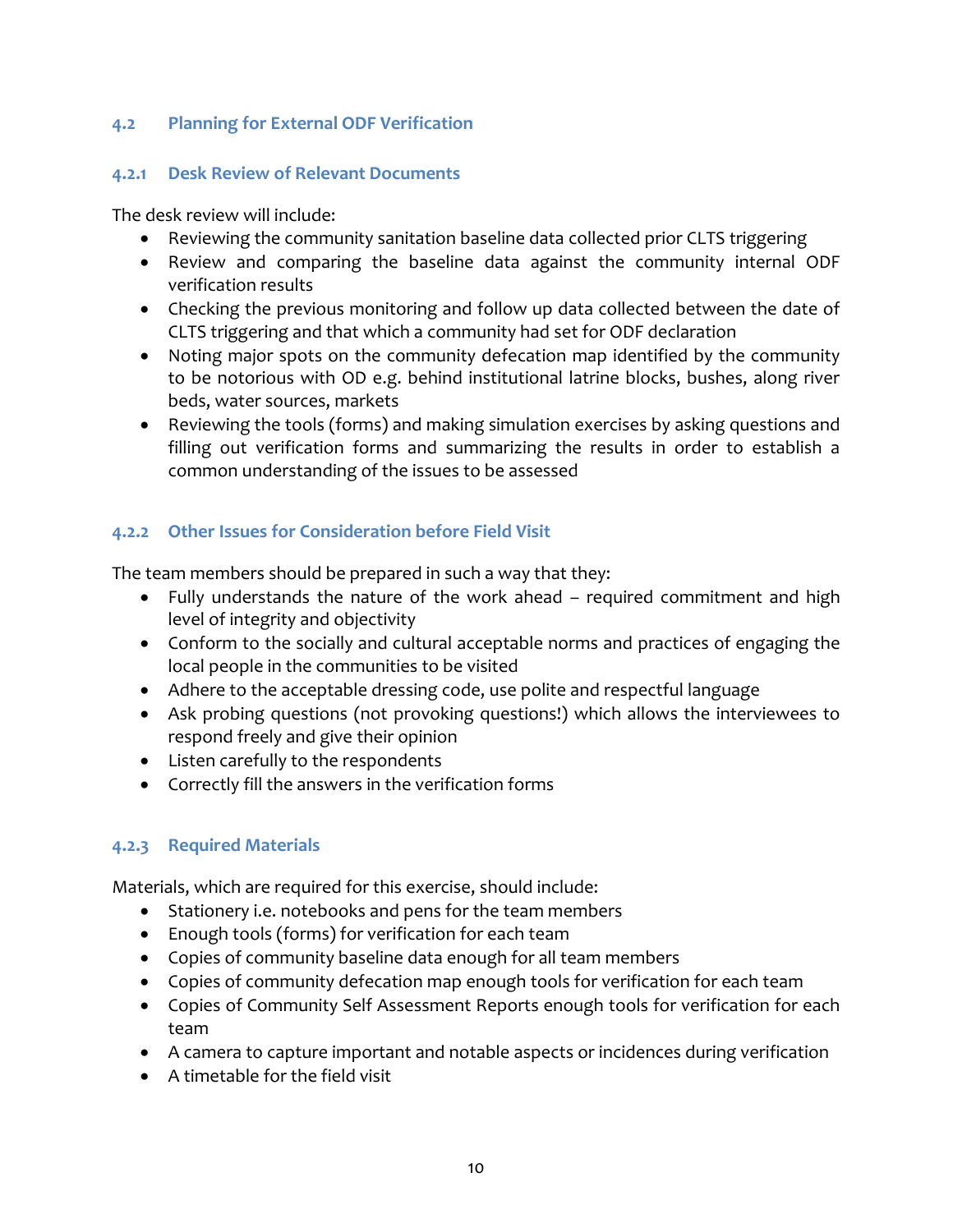#### <span id="page-17-0"></span>**4.3.4 Deciding on Number of Households for Verification**

The number of households in Tanzanian villages and mitaa considerably vary. In some communities, there exist too many households for verification teams to visit individually, whereas in others the numbers might be smaller which might be possible for the teams to visit each one. Similarly, the geographical spread and size of some areas are relatively large. In some communities, households are sparsely located whereas in other especially in urban areas they are densely populated. Deciding the number of households for verification will depend on the availability of financial resources, transport facilities, the number of external assessors and most importantly the time available to carry out the verification exercise.

In these circumstances, the team will have to agree on either sampling households to be covered during verification or 100% verification depending on the geographical size of the village or street, availability of time, money and transport facilities in carrying out the exercise.

However, it is anticipated that in many cases LGAs will be obliged to apply sampling methods when carrying out ODF verification. Hence, in consideration of the number of households and size of the village or mtaa the team should decide on a representative sample size of households to be visited. In some cases it may be possible to visit all households if the number is manageable within the available resources.

### <span id="page-17-1"></span>**4.3 Field Visit**

### <span id="page-17-2"></span>**4.3.1 Community Entry Approach**

On arrival in the village/mtaa, the team should brief the community leaders on the purpose and procedures of carrying out the verification and certification exercise. A short timetable indicating time/duration, activity and responsible persons that must be prepared in advance can be distributed to the community leaders.

### <span id="page-17-3"></span>**4.3.2 Data Collection Approach and Methods**

It is recommended that before going to the communities the verification team should divide themselves into small working groups or sub-teams at least each consisting of 3-5 persons to work together during data collection in a specific village/mtaa working areas. Each group will be accompanied by community representatives in selected areas e.g. sub-village. Each team will have to do the following activities:

(i) Visit all or the sampled households in the community to check:

- Availability and use of latrines
- Latrine type and condition (improved or unimproved and latrine cleanliness)
- whether it is being used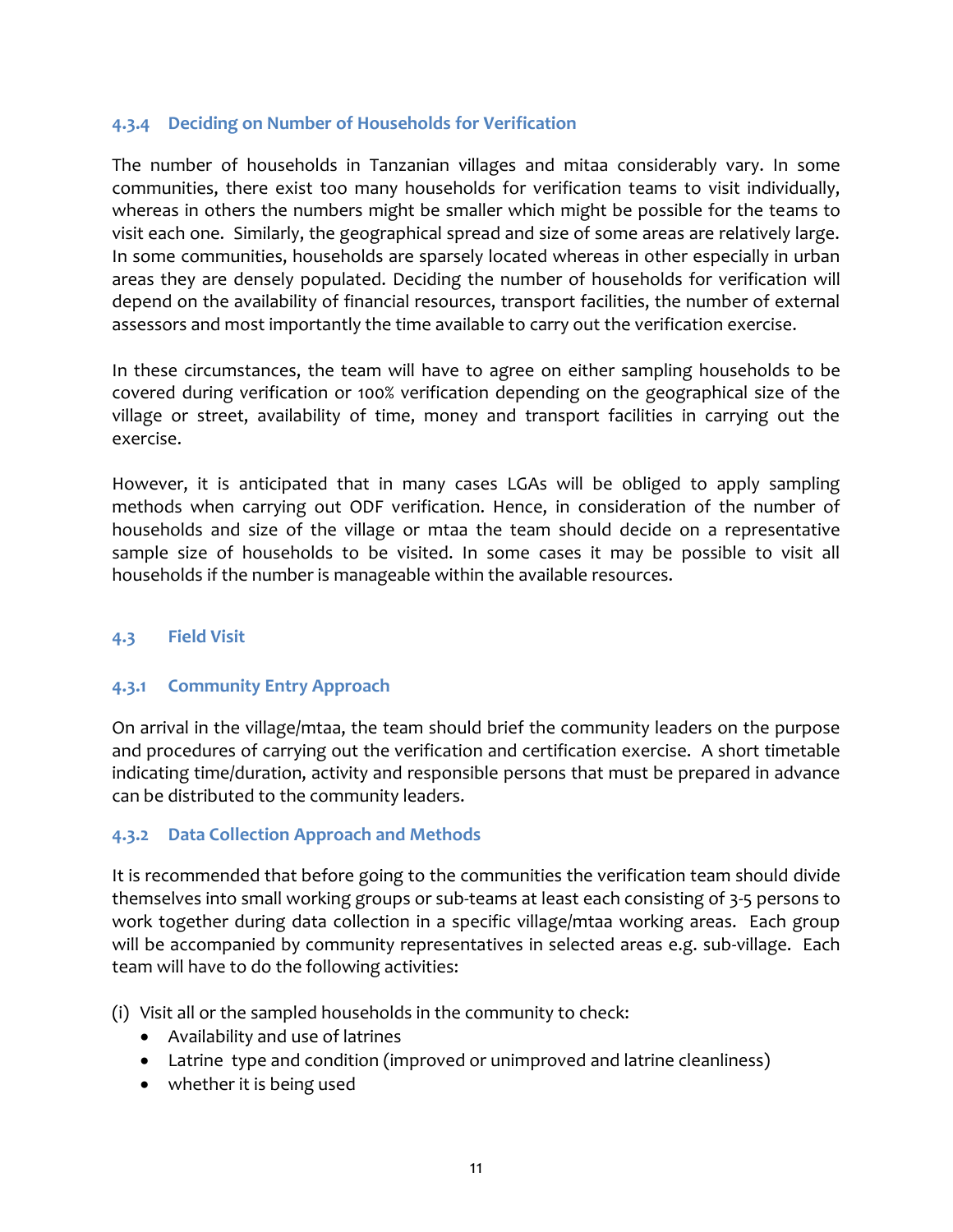- Whether there are other sanitation and hygiene facilities specifically HWF, refuse pit or rubbish bin, utensil rack and are being properly used e.g. existence of soap or ash at the HWF
- Any human faeces around the house premises

(ii) Visit all schools, health facilities and other public gathering places in the area to check:

- Availability, condition and use of latrines
- Existence of HWF and other sanitation facilities such as refuse pits, incinerator (in the case of a health facility)
- Availability of water supply systems
- Traces of OD around the latrine blocks and anywhere in the compounds
- Existence of an O&M plan for the sanitation facilities
- (iii) Make transect walk in the open spaces that people are likely to go for defecation. In checking for OD traces in open spaces. Team members should use sight and nose senses to identify whether there is shit smell or flies and follow through in order to establish what is happening in that direction etc. Check also whether the water sources are defecation free.
- (iv) Conduct formal discussions either in focus groups or with key informants to extract their views on the ODF situation in their community. Key informants include NLs, children, women, influential leaders such as religious leaders and children. It should be remembered that children are more open and honest than adults especially on matters such as spotting places where OD is still practiced or giving information on who uses the latrine at home. However, care must be taken that children are interviewed in the absence of adults.

In all the above-mentioned activities, four methods will be used to collect data. However, it is highly recommended that observation and asking probing questions should be the major methods, which will enable the team members to collect reliable information.

### <span id="page-18-0"></span>**4.4 Certification Process**

Once the team has completed the verification exercise and each sub-team has reviewed and validated the data collected, there are further sub-activities that have to be completed before a decision is made whether a community has qualified for ODF certification.

### <span id="page-18-1"></span>**4.4.1 Compilation and Analysis of Verification Results**

The first activity is for the team to compile and analyze the collected data and make comparison with the results of the Community Self Assessment report. During the analysis, there might be some critical observations, which might influence the team to make a decision on whether or not a community should be passed for a certain level of ODF. For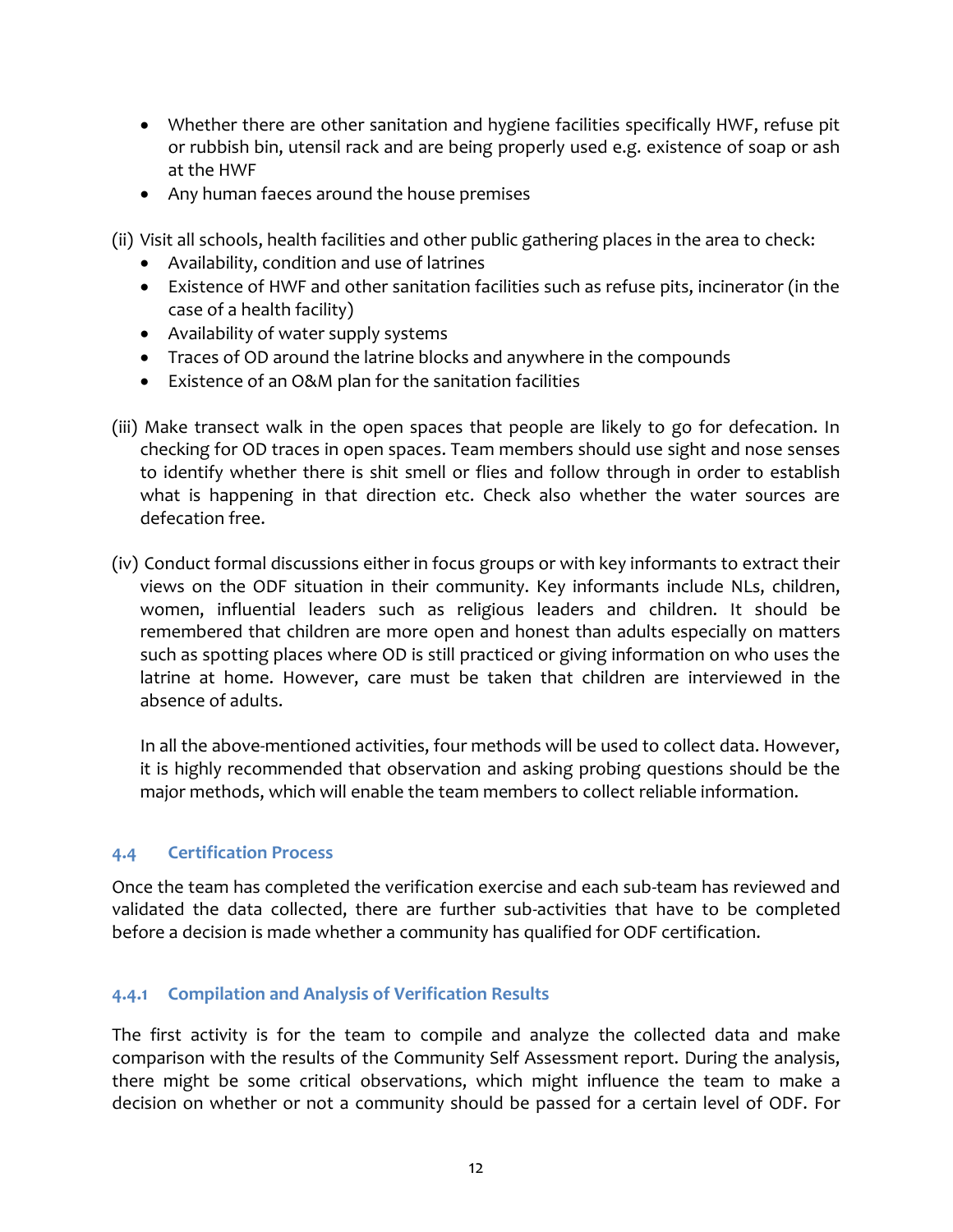example, while the community self-assessment report may indicate that all households had latrines at the time of the exercise, the external verification team may come across some households without latrines.

### <span id="page-19-0"></span>**4.4.2 Determining Level of ODF Achievement**

The determination of the level of ODF achievement will base on the observed status i.e whether or not the conditions highlighted in 2.3.1 are met.

## <span id="page-19-1"></span>**4.4.3 Community Feedback Meeting**

A feedback meeting to the community is very essential, in which the team will discuss its findings with community leaders. During this feedback meeting, the community leaders will be briefed on criteria used for ODF status including the ratings. Community leaders will also need to know what criteria were applied to determine whether some latrines were categorized as improved or unimproved. All issues, which were observed during external verification, should be explained to the community leadership so as to create a conducive environment for the way forward. The community leaders in turn will convey the feedback to the entire community through community meeting.

Other issues the community might need to know include:

- Why the community has been awarded a certain level of ODF status or why it has not passed the verification exercise
- What improvements need to be made at household level or in schools, health facilities etc to enable the community to upgrade the level of ODF status or pass the verification exercise
- When the next verification exercise will take place

## <span id="page-19-2"></span>**4.5 Marking ODF Celebrations**

During the celebrations, a certificate of achievement (see Form No.V9) will be awarded by a guest of honour preferably the Council Executive Director (CED) or any other prominent person within the LGA or RS. A signboard stating the level of ODF Status awarded and commitment of the community to endeavour remaining so or climbing to the higher level should be erected at a conspicuous location such as along the highway or roads connecting the village or street.

As a rewarding strategy at least one representative from each of the ODF declared community should be invited either at LGA or regional headquarters during the celebration of World Toilet Day.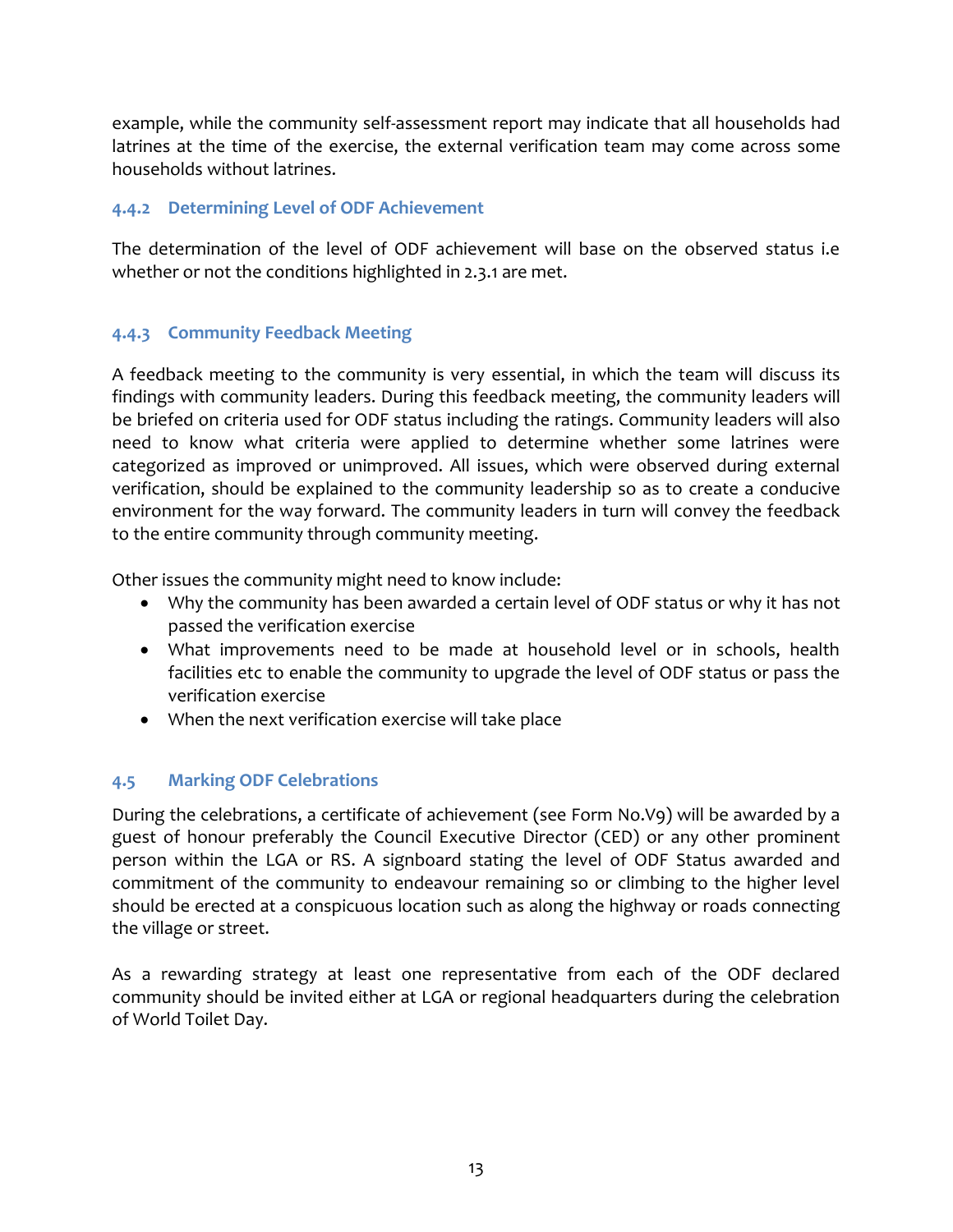## **LIST OF FORMS**

#### **Form No V1: Template for internal verification of ODF status at household level**

*(To be filled by village/mtaa verification team in STEP 1 and verified by External Verification Team)*

**Village/mtaa:** \_\_\_\_\_\_\_\_\_\_\_\_ **Ward:** \_\_\_\_\_\_\_\_\_\_\_\_\_ **District:**\_\_\_\_\_\_\_\_\_ **Region:** \_\_\_\_\_\_\_\_\_\_\_\_\_\_

<span id="page-20-1"></span><span id="page-20-0"></span>\_\_\_\_\_\_\_\_\_\_\_\_\_\_\_\_\_\_\_

**Triggering date:** \_\_\_\_\_\_\_\_\_\_\_\_\_\_\_\_\_\_\_\_\_ **Date of ODF Declaration: \_\_\_\_\_\_\_\_\_\_\_\_\_\_\_\_\_ Date of Internal Verification:**

| S/N          |                      |               | Water                    |                          |               |         |                                  |                     |            |           |              |              |                 |                   |      |                 | Hand washing facility |                              | Open defecation    |               |      |               |                               |         |    |
|--------------|----------------------|---------------|--------------------------|--------------------------|---------------|---------|----------------------------------|---------------------|------------|-----------|--------------|--------------|-----------------|-------------------|------|-----------------|-----------------------|------------------------------|--------------------|---------------|------|---------------|-------------------------------|---------|----|
|              |                      |               | Safety                   |                          |               |         |                                  |                     |            |           |              |              | Latrine         |                   |      |                 |                       |                              |                    |               |      |               |                               |         |    |
|              |                      |               |                          |                          |               |         | Latrine type<br>Privacy<br>Contr |                     |            |           |              |              |                 |                   |      |                 |                       |                              |                    |               |      |               |                               |         |    |
|              |                      | sehold        |                          |                          |               |         |                                  |                     |            |           |              |              |                 | ol of             |      |                 |                       |                              |                    |               |      |               |                               |         |    |
|              |                      |               |                          |                          |               |         |                                  |                     |            |           |              |              |                 | toilet            |      |                 |                       |                              |                    |               |      |               |                               |         |    |
|              |                      | hou:          | Storage                  | treatment                |               |         |                                  |                     |            |           |              |              | Vapl<br>Tior    | spilla            |      |                 |                       |                              |                    |               |      |               |                               |         |    |
|              |                      |               |                          |                          |               |         |                                  |                     |            |           |              |              |                 | ge                |      |                 |                       | LO <sub>1</sub>              |                    |               |      |               |                               |         |    |
|              | ৳                    | 크.            | Water                    |                          |               |         |                                  |                     |            |           |              |              |                 |                   |      |                 |                       | than                         |                    |               |      | ξ             |                               |         |    |
|              |                      | eople         |                          | of Water                 |               |         |                                  |                     |            |           |              |              |                 | toilet            |      |                 |                       |                              |                    |               |      | feces visible | feces around                  |         |    |
|              | Head                 | <u>م</u>      | $\mathbf{\dot{c}}$       |                          |               |         |                                  |                     |            |           |              |              |                 | from<br>ater      |      | door            |                       |                              |                    |               |      | slab/walls    | household                     |         |    |
|              |                      | ð             |                          |                          |               | ä       |                                  |                     |            |           |              |              |                 | ₹                 |      |                 |                       |                              |                    |               |      |               |                               |         |    |
|              |                      |               |                          |                          |               |         | Ē                                | $=$ $\overline{PT}$ | $\epsilon$ | $=$ Flush | Ecosan       | $=$ None     |                 |                   |      | ockable         |                       |                              |                    |               |      |               |                               |         |    |
|              | Household<br>Name of | <b>Number</b> | Availability<br>facility | Availability<br>facility | Jtensils Rack | Rubbish |                                  |                     | Ш          |           | $\mathbf{H}$ | $\mathbf{x}$ | <b>Nashable</b> | spillage<br>Waste | lleW |                 | Roof                  | Shared by more<br>Households | Outside the toilet | Running Water | Soap | Any<br>£      | compound<br>Any<br>$\epsilon$ | Remarks |    |
|              |                      |               | 4                        |                          |               |         |                                  | $\mathbf{a}$        | Ū          | $\Omega$  | ш            |              |                 |                   |      |                 |                       |                              |                    |               |      |               |                               |         |    |
|              | $\overline{2}$       | 3             |                          | $\mathbf{z}$             | 6             | 7       | 8а                               | 8b                  | 8с         | 8d        | 8e           | 8f           | 9               | 10                | 11a  | 11 <sub>b</sub> | <b>11C</b>            | 12                           | 13                 | 14            | 15   | 16            | 17                            |         | 18 |
|              |                      |               |                          |                          |               |         |                                  |                     |            |           |              |              |                 |                   |      |                 |                       |                              |                    |               |      |               |                               |         |    |
|              |                      |               |                          |                          |               |         |                                  |                     |            |           |              |              |                 |                   |      |                 |                       |                              |                    |               |      |               |                               |         |    |
|              |                      |               |                          |                          |               |         |                                  |                     |            |           |              |              |                 |                   |      |                 |                       |                              |                    |               |      |               |                               |         |    |
|              |                      |               |                          |                          |               |         |                                  |                     |            |           |              |              |                 |                   |      |                 |                       |                              |                    |               |      |               |                               |         |    |
| <b>Total</b> |                      |               |                          |                          |               |         |                                  |                     |            |           |              |              |                 |                   |      |                 |                       |                              |                    |               |      |               |                               |         |    |

**Prepared by:** \_\_\_\_\_\_\_\_\_\_\_\_\_\_\_\_\_\_\_\_\_\_ **Witnessed by:** \_\_\_\_\_\_\_\_\_\_\_\_\_\_\_\_\_\_\_\_\_\_\_\_\_\_

MEO/VEO **Village/Mtaa Chairperson** 

*(Attach Names & Titles of Community Self Assessment Team Members)*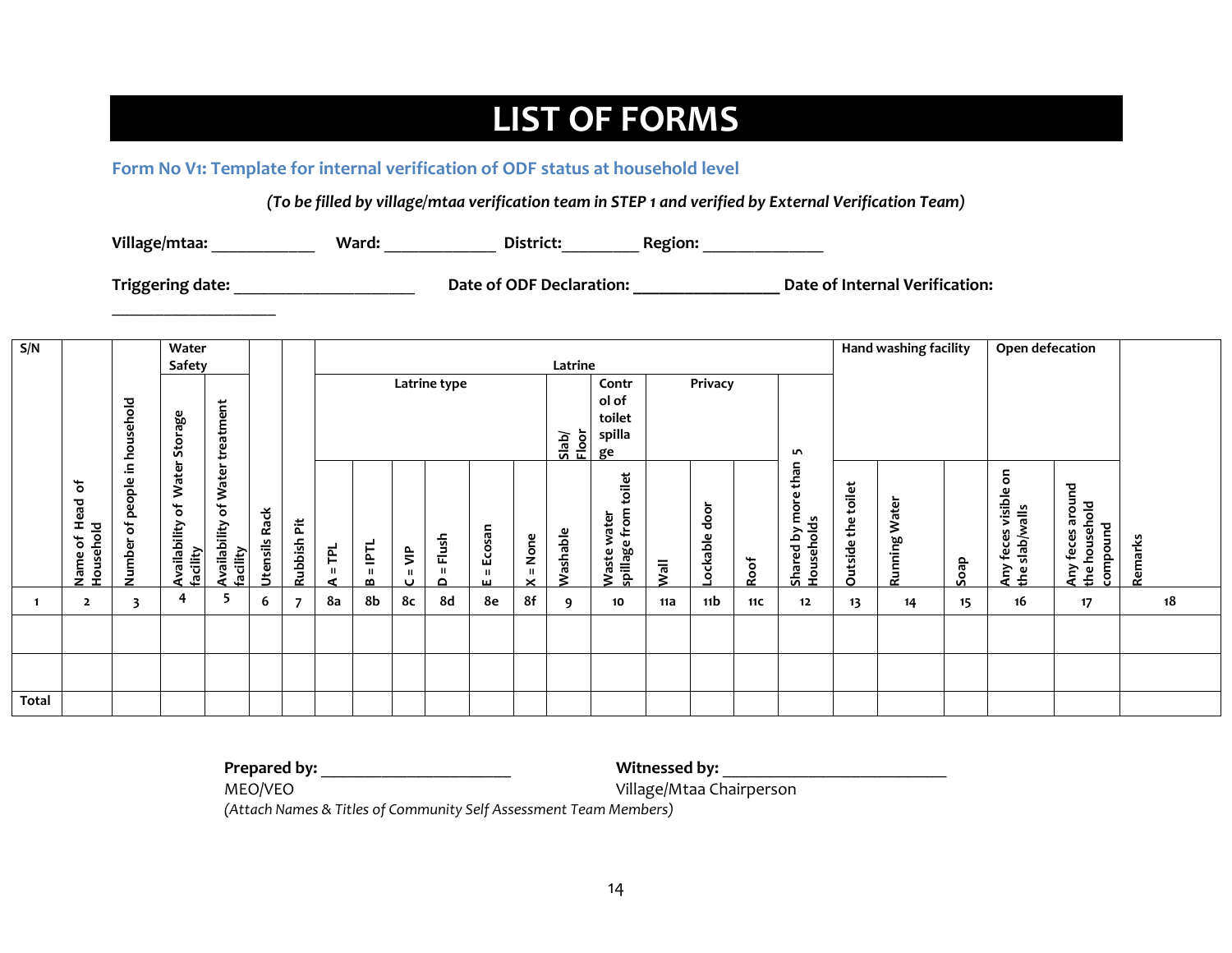### **Form No. V2: Template for internal verification of ODF status at school level**

#### *(To be filled by village/mtaa verification team in STEP 1 and verified by External Verification Team)*

| <b>School Profile</b>                                                                                                             |                                                 |                                  |
|-----------------------------------------------------------------------------------------------------------------------------------|-------------------------------------------------|----------------------------------|
|                                                                                                                                   |                                                 |                                  |
|                                                                                                                                   |                                                 |                                  |
| School Type (1=Pre-Primary, 2=Primary, 3=Secondary)  (If school has all three, then a separate form should be completed for each) |                                                 |                                  |
|                                                                                                                                   |                                                 |                                  |
|                                                                                                                                   |                                                 |                                  |
|                                                                                                                                   |                                                 |                                  |
| Availability of functional SWASH club: YES ()/NO ()                                                                               |                                                 |                                  |
|                                                                                                                                   | Deadline/ODF Declaration: _____________________ | Verification Date: _____________ |

<span id="page-21-0"></span>

|                     |                | <b>Rehabilitation of facilities</b>                                 |                      |              | Latrine     |              |                                |                |                |            |                            |                                                     |             |                                 |              |                               |            |                       |                      | Hand washing     |             |                        |                |                        |      |                                   |                              |
|---------------------|----------------|---------------------------------------------------------------------|----------------------|--------------|-------------|--------------|--------------------------------|----------------|----------------|------------|----------------------------|-----------------------------------------------------|-------------|---------------------------------|--------------|-------------------------------|------------|-----------------------|----------------------|------------------|-------------|------------------------|----------------|------------------------|------|-----------------------------------|------------------------------|
|                     |                |                                                                     |                      |              |             |              | Part of facility rehabilitated |                | <b>Urinals</b> |            |                            | Number of drop holes in use<br>Hygiene &<br>Privacy |             |                                 |              |                               |            |                       |                      |                  | Point       |                        |                | defec<br>Open<br>ation |      |                                   |                              |
| Facility user       | atrine type    | of facilities<br>Rehabilitated/Built<br>$\dot{\mathsf{S}}$<br>Total | atrine sub-structure | atrine Walls | atrine Roof | Door/shutter | Hand-washing<br>facilities     | <b>Urinals</b> | <b>Boys</b>    | Male staff | Girls<br>Changing room for | Girls                                               | <b>Boys</b> | With Disability<br>Female Staff | Female Staff | With disability<br>Male staff | Male staff | Girls with disability | Boys with disability | Slab/floor Clean | Walls clean | Superstructure Privacy | <b>Outside</b> | <b>Running Water</b>   | Soap | feces visible on the<br>alb/walls | feces around the<br>compound |
|                     | $\overline{2}$ | 3                                                                   | 4                    | 5            | 6           | 7            | 8                              | 9              | 10             | 11         | 12                         | 13                                                  | 14          | 15a                             | 15           | 16a                           | 16         | 17                    | 18                   | 19               | 20          | 21                     | 22             | 23                     | 24   | 25                                | ${\bf 26}$                   |
|                     | <b>VIP</b>     |                                                                     |                      |              |             |              |                                |                |                |            |                            |                                                     |             |                                 |              |                               |            |                       |                      |                  |             |                        |                |                        |      |                                   |                              |
| <b>Facilities</b>   | Flush          |                                                                     |                      |              |             |              |                                |                |                |            |                            |                                                     |             |                                 |              |                               |            |                       |                      |                  |             |                        |                |                        |      |                                   |                              |
| Pupils              | ECO            |                                                                     |                      |              |             |              |                                |                |                |            |                            |                                                     |             |                                 |              |                               |            |                       |                      |                  |             |                        |                |                        |      |                                   |                              |
|                     | <b>IPL</b>     |                                                                     |                      |              |             |              |                                |                |                |            |                            |                                                     |             |                                 |              |                               |            |                       |                      |                  |             |                        |                |                        |      |                                   |                              |
|                     | <b>VIP</b>     |                                                                     |                      |              |             |              |                                |                |                |            |                            |                                                     |             |                                 |              |                               |            |                       |                      |                  |             |                        |                |                        |      |                                   |                              |
|                     | Flush          |                                                                     |                      |              |             |              |                                |                |                |            |                            |                                                     |             |                                 |              |                               |            |                       |                      |                  |             |                        |                |                        |      |                                   |                              |
| Facilities<br>Staff | ECO            |                                                                     |                      |              |             |              |                                |                |                |            |                            |                                                     |             |                                 |              |                               |            |                       |                      |                  |             |                        |                |                        |      |                                   |                              |
|                     | <b>IPL</b>     |                                                                     |                      |              |             |              |                                |                |                |            |                            |                                                     |             |                                 |              |                               |            |                       |                      |                  |             |                        |                |                        |      |                                   |                              |
|                     | Comments       |                                                                     |                      |              |             |              |                                |                |                |            |                            |                                                     |             |                                 |              |                               |            |                       |                      |                  |             |                        |                |                        |      |                                   |                              |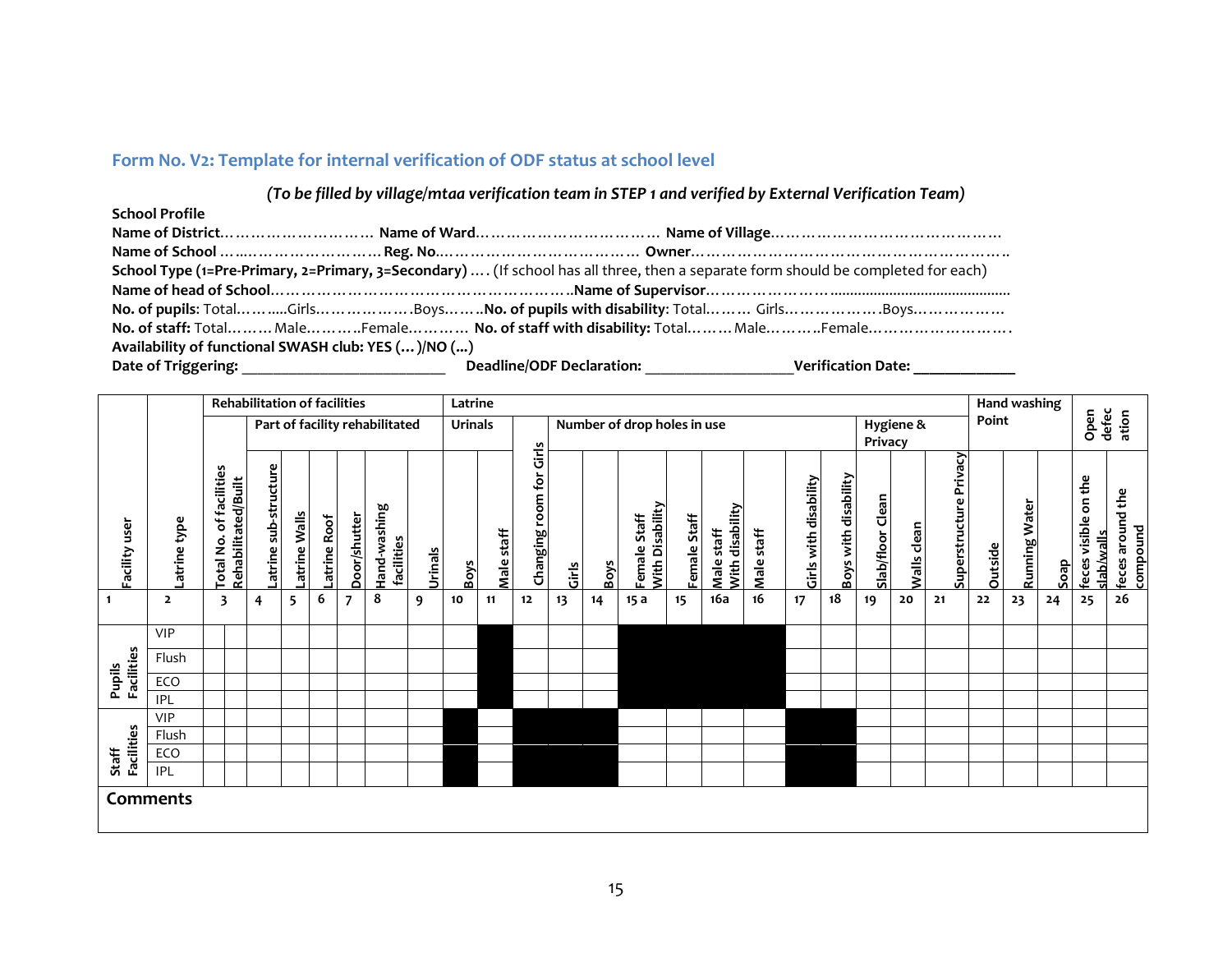### **Form No V3: Template for internal verification of ODF status at health facility level**

#### **Health Facility Profile**

Name of Region……………………………Name of District………… …………Name of Ward……………………… Name of Village/Mtaa…………… Health Facility Name …..……………………….Reg. No.………………………………… Owner………………(Public/FBO/Private) Health Facility Type (1= Dispensary, 2= Health Centre, 3= Hospital) …………………Head of Health Facility……………………… Average No. Patients Per Day: Total………Male…….Female…… No. of staff: Total……… Male………..Female……. No of staff with disability: Total ... Male …… Female …… Date of Triggering: \_\_\_\_\_\_\_\_\_\_\_\_\_\_\_\_\_\_\_\_\_\_\_\_\_\_ Deadline/ODF Declaration: \_\_\_\_\_\_\_\_\_\_\_\_\_\_\_\_\_Verification Date: \_\_\_\_\_\_\_\_\_\_\_\_\_

<span id="page-22-0"></span>

|               | Latrine    |                           |                         |                      |            |                                                        |                 |                      |              |            |                                 |                               |                                    | Hand                                    |                     |             | Open                      |                    |               |      |                                        |                                  |
|---------------|------------|---------------------------|-------------------------|----------------------|------------|--------------------------------------------------------|-----------------|----------------------|--------------|------------|---------------------------------|-------------------------------|------------------------------------|-----------------------------------------|---------------------|-------------|---------------------------|--------------------|---------------|------|----------------------------------------|----------------------------------|
|               |            |                           |                         | Availability         |            |                                                        |                 |                      |              |            |                                 | Number of drop holes in use   |                                    |                                         |                     | Hygiene &   |                           |                    | washing       |      | defecation                             |                                  |
|               |            |                           |                         | of urinals           |            |                                                        | Privacy         |                      |              |            |                                 |                               |                                    |                                         |                     |             |                           | Point              |               |      |                                        |                                  |
| Facility user |            | Latrine type              |                         | <b>Male Patients</b> | Male staff | $\mathbf{\hat{p}}$<br>Changing room<br>Female Patients | Female Patients | <b>Male Patients</b> | Female Staff | Male staff | with disability<br>Female Staff | with disability<br>Male Staff | Female Patients<br>with disability | with disability<br><b>Male Patients</b> | Slab/floor washable | Walls clean | Superstructure<br>Privacy | Outside the toilet | Running Water | deos | Any feces visible on<br>the slab/walls | Any feces around<br>the compound |
|               |            | 2 (Tick√applicable cells) | $\overline{\mathbf{3}}$ |                      | 4          | 5                                                      | 6               | 7                    | 8            | 9          | 9a                              | 9b                            | 10                                 | 11                                      | 12                  | 13          | 14                        | 15                 | 16            | 17   | 18                                     | 19                               |
| Patient       | $B=IPL$    |                           |                         |                      |            |                                                        |                 |                      |              |            |                                 |                               |                                    |                                         |                     |             |                           |                    |               |      |                                        |                                  |
| facilities    | $C = VIP$  |                           |                         |                      |            |                                                        |                 |                      |              |            |                                 |                               |                                    |                                         |                     |             |                           |                    |               |      |                                        |                                  |
| None          | D=flush    |                           |                         |                      |            |                                                        |                 |                      |              |            |                                 |                               |                                    |                                         |                     |             |                           |                    |               |      |                                        |                                  |
|               | E=Eco      |                           |                         |                      |            |                                                        |                 |                      |              |            |                                 |                               |                                    |                                         |                     |             |                           |                    |               |      |                                        |                                  |
|               | None       |                           |                         |                      |            |                                                        |                 |                      |              |            |                                 |                               |                                    |                                         |                     |             |                           |                    |               |      |                                        |                                  |
| <b>Staff</b>  | <b>VIP</b> |                           |                         |                      |            |                                                        |                 |                      |              |            |                                 |                               |                                    |                                         |                     |             |                           |                    |               |      |                                        |                                  |
| facilities    | Flush      |                           |                         |                      |            |                                                        |                 |                      |              |            |                                 |                               |                                    |                                         |                     |             |                           |                    |               |      |                                        |                                  |
|               | ECO        |                           |                         |                      |            |                                                        |                 |                      |              |            |                                 |                               |                                    |                                         |                     |             |                           |                    |               |      |                                        |                                  |
|               | <b>IPL</b> |                           |                         |                      |            |                                                        |                 |                      |              |            |                                 |                               |                                    |                                         |                     |             |                           |                    |               |      |                                        |                                  |
|               | None       |                           |                         |                      |            |                                                        |                 |                      |              |            |                                 |                               |                                    |                                         |                     |             |                           |                    |               |      |                                        |                                  |
| Comments      |            |                           |                         |                      |            |                                                        |                 |                      |              |            |                                 |                               |                                    |                                         |                     |             |                           |                    |               |      |                                        |                                  |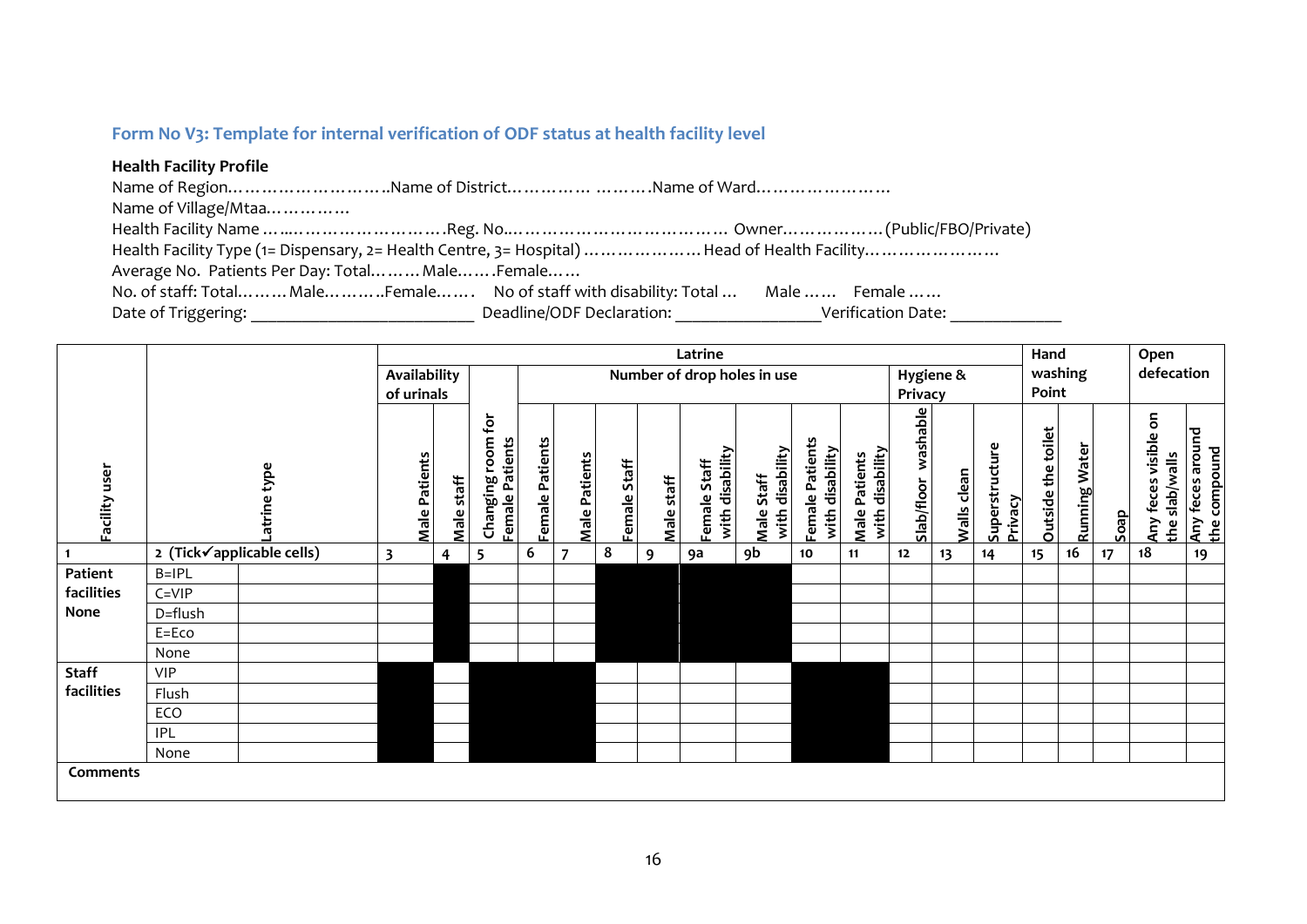## <span id="page-23-0"></span>**Form No. V4: Internal ODF verification for open spaces1**

## (To be completed by village/Mtaa verification team in STEP 1)

| <b>Open Place</b>      |            | <b>OD Seen</b> | <b>Remarks</b> |
|------------------------|------------|----------------|----------------|
|                        | <b>Yes</b> | <b>No</b>      |                |
| Farmlands              |            |                |                |
| Grazing fields         |            |                |                |
| <b>Bushes</b>          |            |                |                |
| Along pathways/alleys  |            |                |                |
| Playing fields         |            |                |                |
| River banks            |            |                |                |
| Around Water sources   |            |                |                |
| Valleys                |            |                |                |
| Other places (specify) |            |                |                |

**Prepared by:** \_\_\_\_\_\_\_\_\_\_\_\_\_\_\_\_\_\_\_\_\_ **Witnessed by:** \_\_\_\_\_\_\_\_\_\_\_\_\_\_\_\_\_\_\_\_

Mtaa/Village Chairperson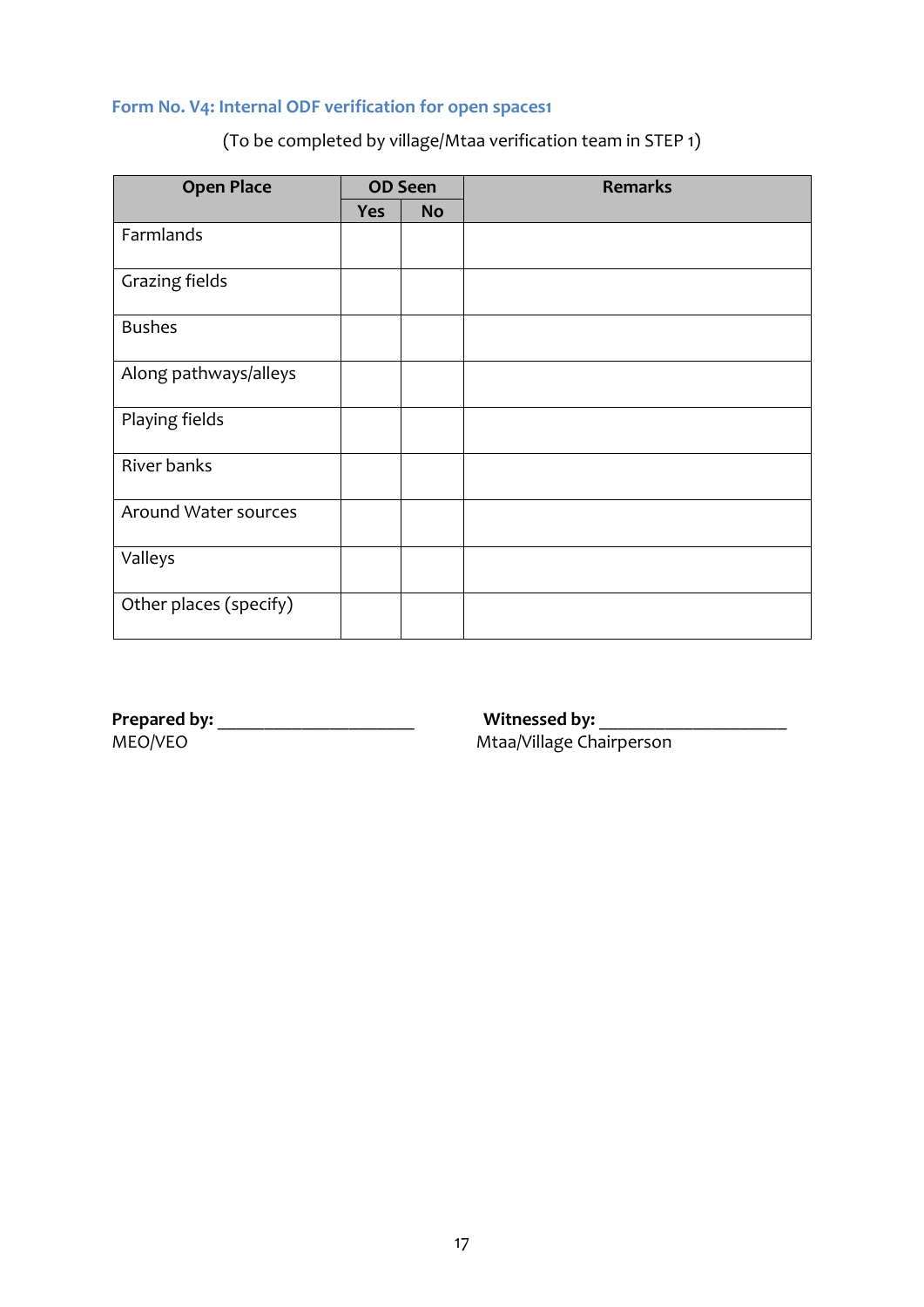### <span id="page-24-0"></span>**Form No. V5: Summary of Village/Mtaa ODF status**

## *(To be completed by village/street verification team in STEP 1)*

| Village/Mtaa:                  | Ward:                    |
|--------------------------------|--------------------------|
| District:                      | <b>Region:</b>           |
| Triggering date:               | Date of ODF Declaration: |
| Date of Internal Verification: |                          |

| Total population                                              | Male          | Female | Children | <b>Total</b> |  |  |  |  |  |  |
|---------------------------------------------------------------|---------------|--------|----------|--------------|--|--|--|--|--|--|
|                                                               |               |        |          |              |  |  |  |  |  |  |
| <b>Variables</b>                                              | <b>Number</b> |        |          |              |  |  |  |  |  |  |
| Total number of households                                    |               |        |          |              |  |  |  |  |  |  |
| HHs with improved latrines and in use                         |               |        |          |              |  |  |  |  |  |  |
| HHs with unimproved latrines and in use                       |               |        |          |              |  |  |  |  |  |  |
| <b>HH</b> without latrines                                    |               |        |          |              |  |  |  |  |  |  |
| HHs with HW facilities and in use                             |               |        |          |              |  |  |  |  |  |  |
| HHs with utensil rack and in use                              |               |        |          |              |  |  |  |  |  |  |
| HHs with refuse pits and in use                               |               |        |          |              |  |  |  |  |  |  |
| HHs with traces of OD in their compounds?                     |               |        |          |              |  |  |  |  |  |  |
| Schools with latrines and in use                              |               |        |          |              |  |  |  |  |  |  |
| Schools HW facilities and in use                              |               |        |          |              |  |  |  |  |  |  |
| Schools with refuse pits and incinerator and in use           |               |        |          |              |  |  |  |  |  |  |
| Health facilities with latrines and in use                    |               |        |          |              |  |  |  |  |  |  |
| Health facilities HW facilities and in use                    |               |        |          |              |  |  |  |  |  |  |
| Health facilities with refuse pits and incinerator and in use |               |        |          |              |  |  |  |  |  |  |
| Other public gathering places with latrines and in use        |               |        |          |              |  |  |  |  |  |  |
| Other public gathering places HW facilities and in use        |               |        |          |              |  |  |  |  |  |  |
| Other public gathering places with refuse pits and in use     |               |        |          |              |  |  |  |  |  |  |
| Areas with traces of OD                                       |               |        |          |              |  |  |  |  |  |  |

**Prepared by:** \_\_\_\_\_\_\_\_\_\_\_\_\_\_\_\_\_\_\_\_\_\_ **Witnessed by:** \_\_\_\_\_\_\_\_\_\_\_\_\_\_\_\_\_\_\_\_\_\_\_\_\_\_

Mtaa/Village Chairperson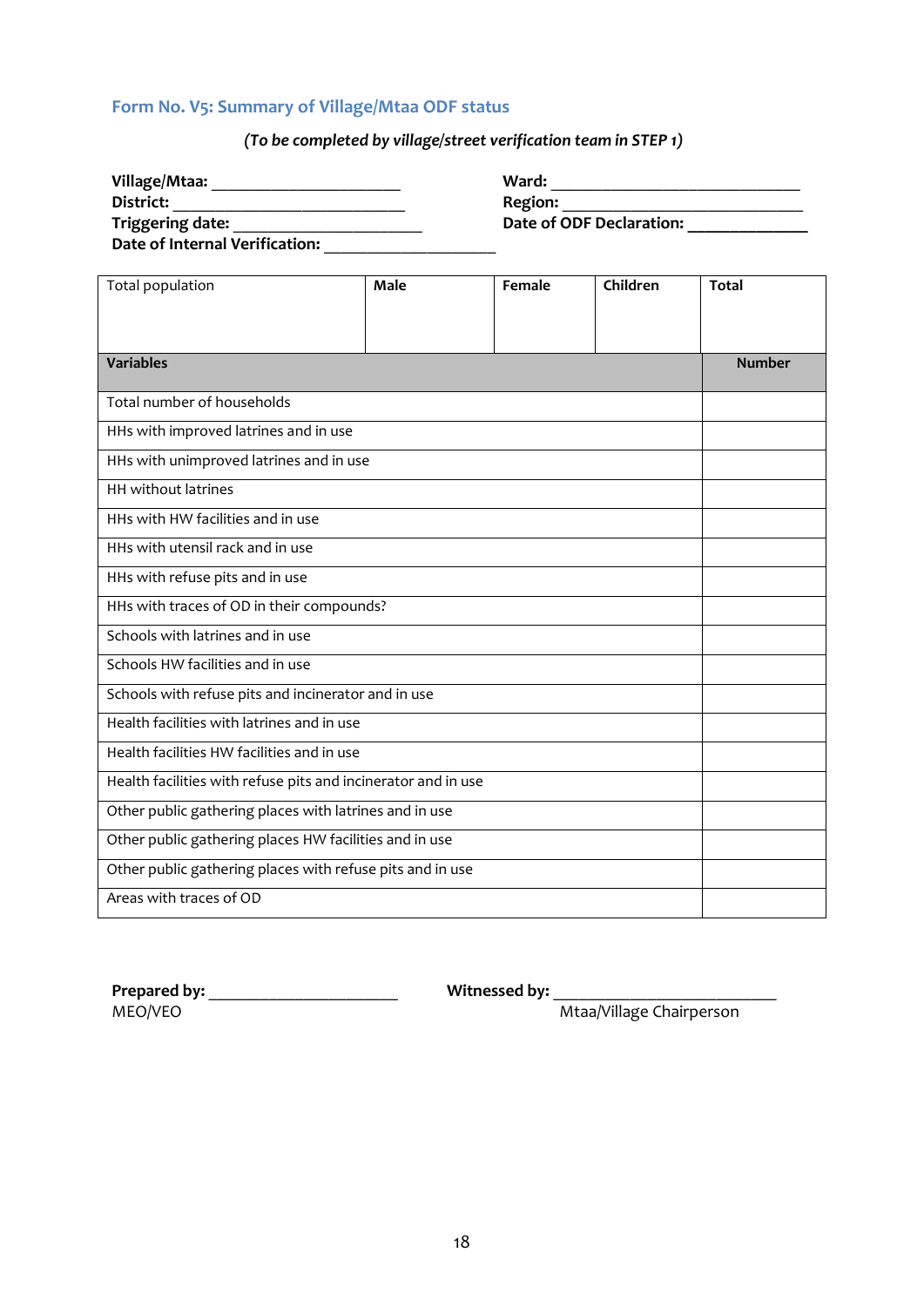## <span id="page-25-0"></span>**Form No. V6: Members of the internal verification team**

| S/N                     | Name | <b>Title</b> | Agency/Institution | Signature |
|-------------------------|------|--------------|--------------------|-----------|
| 1                       |      |              |                    |           |
| $\overline{2}$          |      |              |                    |           |
| $\overline{\mathbf{3}}$ |      |              |                    |           |
| $\overline{4}$          |      |              |                    |           |
| 5                       |      |              |                    |           |
| 6                       |      |              |                    |           |
| 7                       |      |              |                    |           |
| 8                       |      |              |                    |           |
| 9                       |      |              |                    |           |
| 10                      |      |              |                    |           |
| 11                      |      |              |                    |           |
| 12                      |      |              |                    |           |
| 13                      |      |              |                    |           |
| 14                      |      |              |                    |           |
| 15                      |      |              |                    |           |

**Name:** \_\_\_\_\_\_\_\_\_\_\_\_\_\_\_\_\_\_\_\_\_\_\_\_\_ **Checked by:** \_\_\_\_\_\_\_\_\_\_\_\_\_\_\_\_\_\_\_\_\_\_

**Internal Verification Team Leader**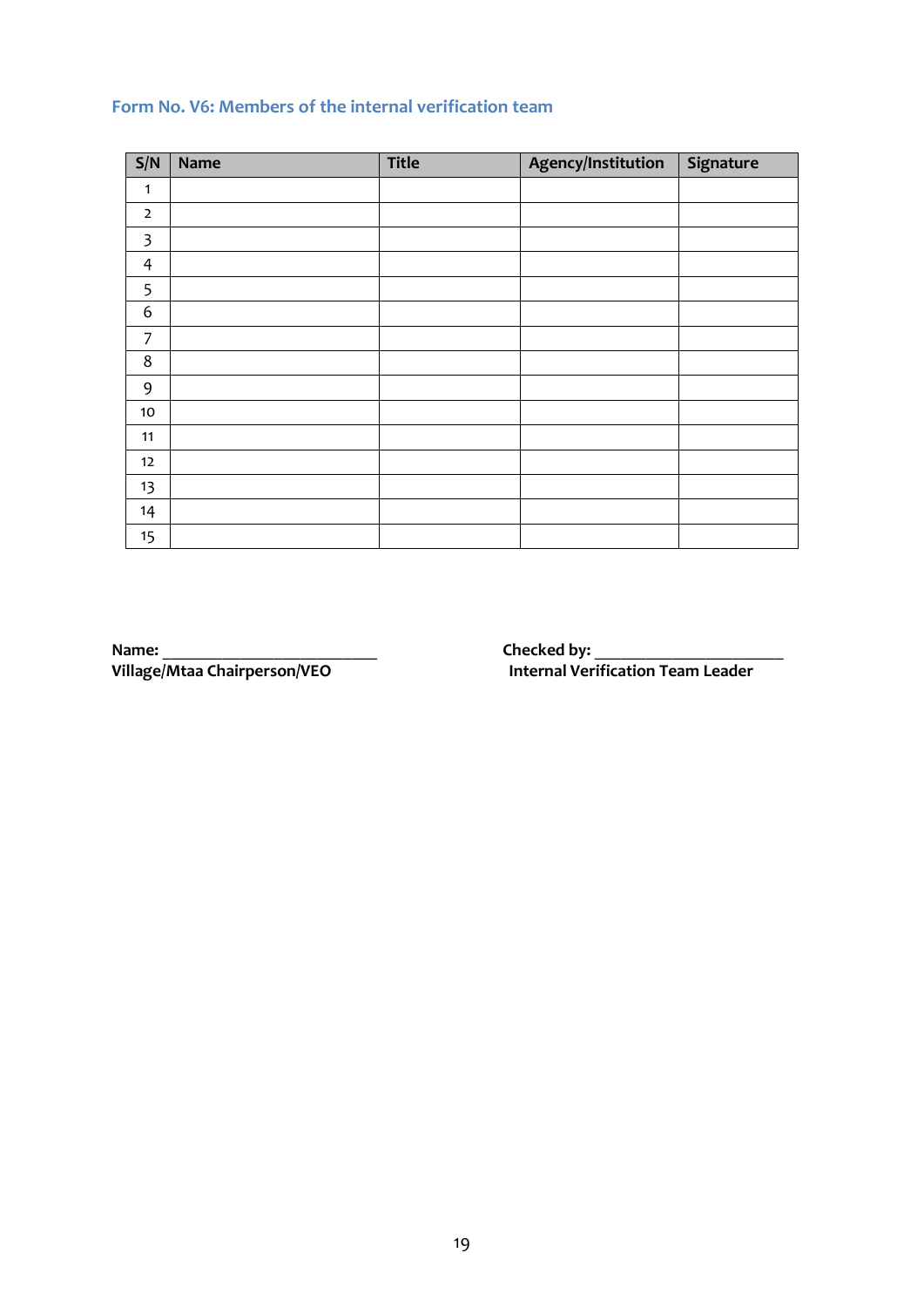#### <span id="page-26-0"></span> **ODF VERIFICATION REQUEST FORM**

#### **Halmashauri ya Kijiji/Mtaa** \_\_\_\_\_\_\_\_\_\_\_\_\_\_\_\_

S.L.P\_\_\_\_\_\_\_\_\_\_\_\_\_\_\_\_\_\_\_\_\_\_\_\_\_\_\_\_ \_\_\_\_\_\_\_\_\_\_\_\_\_\_\_\_\_\_\_\_\_\_\_\_\_\_\_\_\_\_\_

**Mkurugenzi wa\_\_\_\_\_\_\_\_\_\_\_\_\_\_\_\_\_\_\_\_\_\_\_\_\_**

**\_\_\_\_\_\_\_\_\_\_\_\_\_\_\_\_\_\_\_\_\_\_\_\_\_\_\_\_\_\_\_\_\_\_\_\_\_\_**

Aione: Afisa Afya wa Halmashauri

\_\_\_\_\_\_\_\_\_\_\_\_\_\_\_\_\_\_\_\_\_\_

**kk: Afisa Afya wa Kata**

### **YAHe: MAOMBI YA KUHAKIKIWA KIWANGO CHA USAFI**

\_\_\_\_\_\_\_\_\_\_\_\_\_\_\_\_\_\_\_\_\_\_\_\_\_\_\_\_\_\_\_\_

Kufuatia tathmini ya ndani ya hali ya Usafi wa Mazingira katika Kijiji/Mtaa wetu wa………………………………….; uliofanyika tarehe……………….na kufuatiwa na uhakiki uliofanywa na Kamati ya Kata mnamo tarehe………………………..; ninayofuraha kuwasilisha ombi kwako ili timu ya Halmashauri ifike Kijijini/Mtaani kwetu kuhakiki kiwango cha Usafi kilichofikiwa na endapo utaridhia uweze kutupatia hadhi ya Kijiji/Mtaa Bora kwa daraja husika.

Ninaambatisha nakala ya taarifa ya uhakiki iliyofanywa na Kijiji/Mtaa.

Ninawasilisha.

**Jina la VEO/MEO:** \_\_\_\_\_\_\_\_\_\_\_\_\_\_\_\_\_\_ Sahihi**:** \_\_\_\_\_\_\_\_\_\_\_\_\_\_\_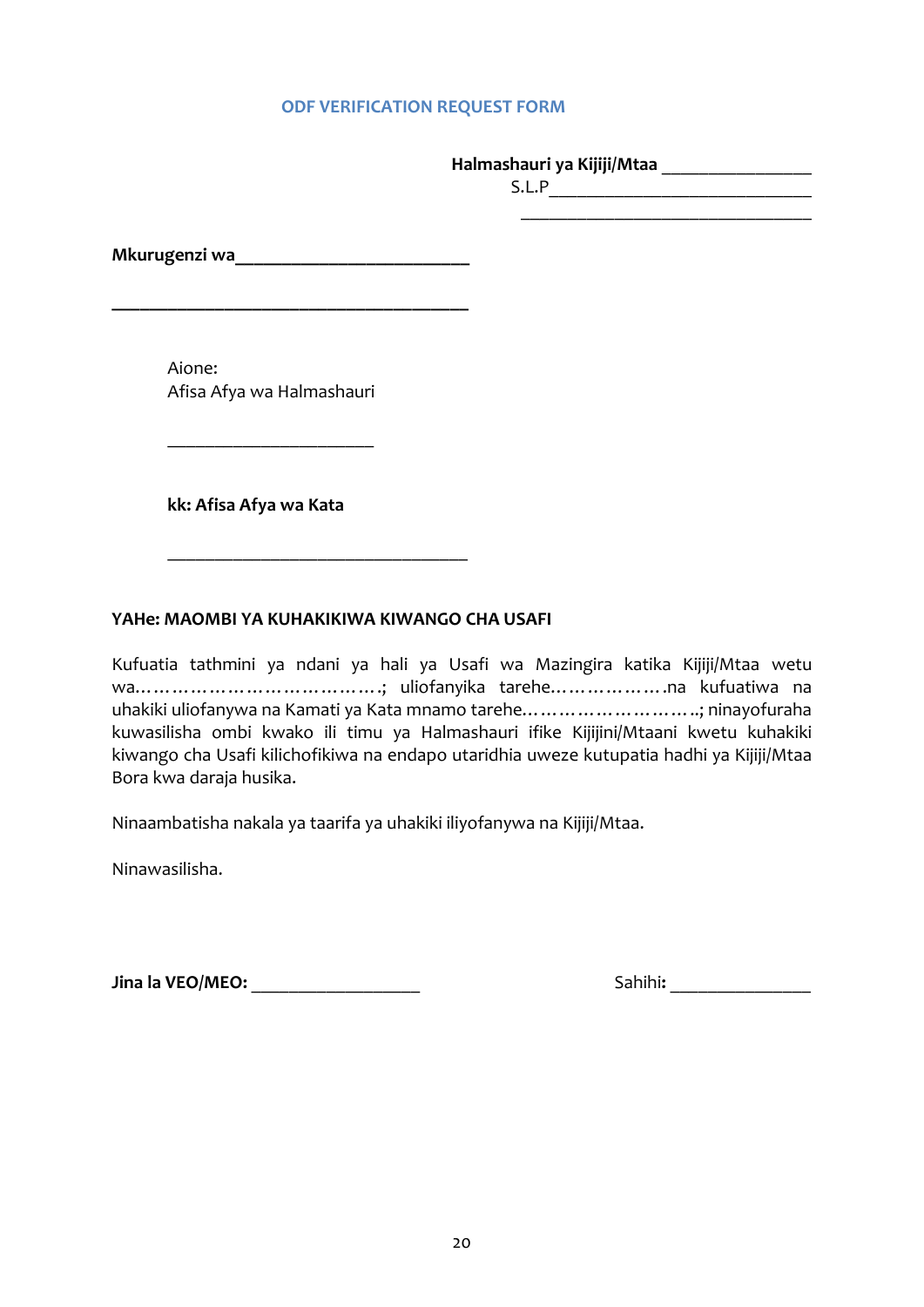<span id="page-27-0"></span>**Form No. V7: Reply to verification request form**

**Date:** \_\_\_\_\_\_\_\_\_\_\_\_\_\_\_\_

**To:** \_\_\_\_\_\_\_\_\_\_\_\_\_\_\_\_\_\_\_\_\_\_\_\_\_\_\_\_\_\_\_

**Village/Mtaa:** \_\_\_\_\_\_\_\_\_\_\_\_\_\_\_\_\_\_\_\_\_\_

**Subject: Verification Request**

We hereby acknowledge receipt of your ODF verification request. We shall inform you in due course when the external ODF verification will be carried out.

**Name:** \_\_\_\_\_\_\_\_\_\_\_\_\_\_\_\_\_\_ **Signature:** \_\_\_\_\_\_\_\_\_\_\_\_\_\_\_ District Health Officer (DHO)

*(Official stamp)*

**Cc.:** 1. Ward Executive Officer

\_\_\_\_\_\_\_\_\_\_\_\_\_\_\_\_\_\_\_\_\_\_\_\_\_\_\_\_\_\_\_\_\_Ward

1. Ward Health Officer

\_\_\_\_\_\_\_\_\_\_\_\_\_\_\_\_\_\_\_\_\_\_\_\_\_\_\_\_\_\_Ward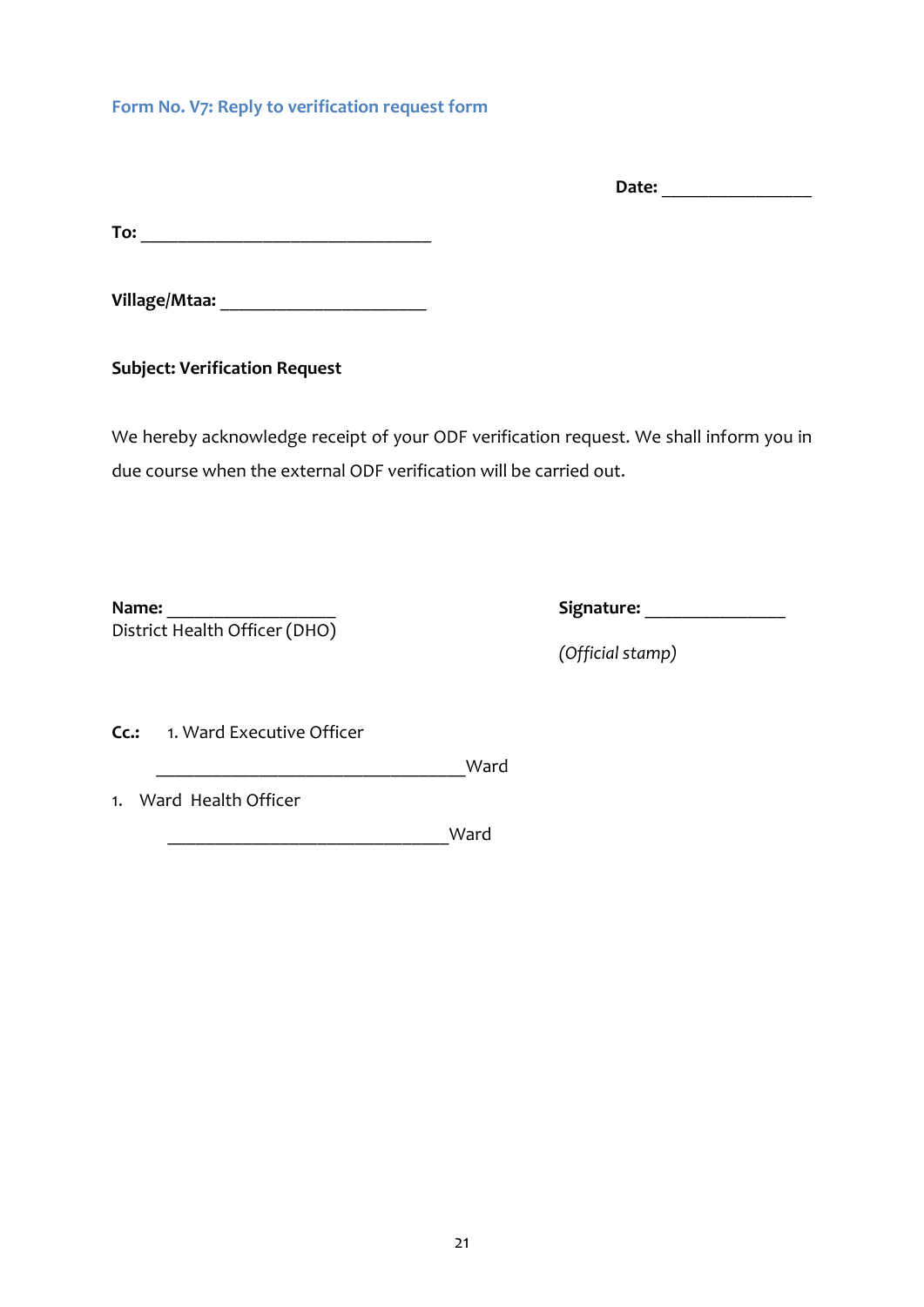#### <span id="page-28-0"></span>**Form No. V8: Tool for external assessment of ODF status**

### *(To be filled by LGA Verification Team)*

|                |                                                                 | Region:<br>Date of Community Self Verification:<br>Total $\#$ of HHs: |                |  |  |  |  |  |  |            |              |  |
|----------------|-----------------------------------------------------------------|-----------------------------------------------------------------------|----------------|--|--|--|--|--|--|------------|--------------|--|
|                |                                                                 |                                                                       |                |  |  |  |  |  |  |            |              |  |
|                | Date of Triggering:                                             |                                                                       |                |  |  |  |  |  |  |            |              |  |
|                | Date of External Verification: _______________                  |                                                                       |                |  |  |  |  |  |  |            |              |  |
| $\mathbf{I}$ . | ODF Verification at HH Level - Aggregation form                 |                                                                       |                |  |  |  |  |  |  |            |              |  |
|                | Key Variable: Quality and Use of Sanitation/Hygiene Facilities* |                                                                       |                |  |  |  |  |  |  |            |              |  |
|                |                                                                 |                                                                       |                |  |  |  |  |  |  |            |              |  |
|                | Score: $YES = 1$ ; $NO = 0$                                     | <b>Number of HHs latrines</b><br>Observed**<br>3 4 5 6 7              |                |  |  |  |  |  |  |            |              |  |
| No.            |                                                                 |                                                                       |                |  |  |  |  |  |  |            | <b>Score</b> |  |
|                | <b>Indicators</b>                                               | $\mathbf{1}$                                                          | $\overline{2}$ |  |  |  |  |  |  | $8 \mid 9$ | 10           |  |
| 1.1            | <b>Latrine Status</b>                                           |                                                                       |                |  |  |  |  |  |  |            |              |  |
| 1.1            | Availability of latrine                                         |                                                                       |                |  |  |  |  |  |  |            |              |  |
| 1.2            | Washable floor                                                  |                                                                       |                |  |  |  |  |  |  |            |              |  |
| 1.3            | Super structure with durable walls and door                     |                                                                       |                |  |  |  |  |  |  |            |              |  |
| 1.4            | Well fitted roof                                                |                                                                       |                |  |  |  |  |  |  |            |              |  |
| 1.5            | Feaces visible on floor, walls, doors and<br>squatting platform |                                                                       |                |  |  |  |  |  |  |            |              |  |
|                | Sub-Total                                                       |                                                                       |                |  |  |  |  |  |  |            |              |  |
| 2.0            | <b>Evidence of Latrine Use</b>                                  |                                                                       |                |  |  |  |  |  |  |            |              |  |
| 2.1            | A visible/trodden path to the latrine                           |                                                                       |                |  |  |  |  |  |  |            |              |  |
| 2.2            | Absence of spider web especially on the<br>pit/hole             |                                                                       |                |  |  |  |  |  |  |            |              |  |
| 2.3            | OD traces in vicinity within compound                           |                                                                       |                |  |  |  |  |  |  |            |              |  |
| 2.4            | Clean latrine                                                   |                                                                       |                |  |  |  |  |  |  |            |              |  |
|                | Sub-Total                                                       |                                                                       |                |  |  |  |  |  |  |            |              |  |
| 3.0            | <b>Safe Hand Washing Practice</b>                               |                                                                       |                |  |  |  |  |  |  |            |              |  |
| 3.1            | Availability of HWF adjacent to latrine                         |                                                                       |                |  |  |  |  |  |  |            |              |  |
| 3.2            | Availability of water in HWF                                    |                                                                       |                |  |  |  |  |  |  |            |              |  |
| 3.3            | Presence of used soap or substitute e.g. ash at<br>near HWF     |                                                                       |                |  |  |  |  |  |  |            |              |  |
|                | Sub-Total                                                       |                                                                       |                |  |  |  |  |  |  |            |              |  |
| 4.0            | <b>Existence of Other hygienic Facilities</b>                   |                                                                       |                |  |  |  |  |  |  |            |              |  |
| 4.1            | Presence and use of utensils rack                               |                                                                       |                |  |  |  |  |  |  |            |              |  |
| 4.2            | Presence and use of refuse pit                                  |                                                                       |                |  |  |  |  |  |  |            |              |  |
|                | Sub-Total                                                       |                                                                       |                |  |  |  |  |  |  |            |              |  |
|                | <b>TOTAL</b>                                                    |                                                                       |                |  |  |  |  |  |  |            |              |  |

*\*The team should agree on a representative sample size of HHs to be verified*

*\*\*Description of other important observations at each household can be put in a separate sheet of paper*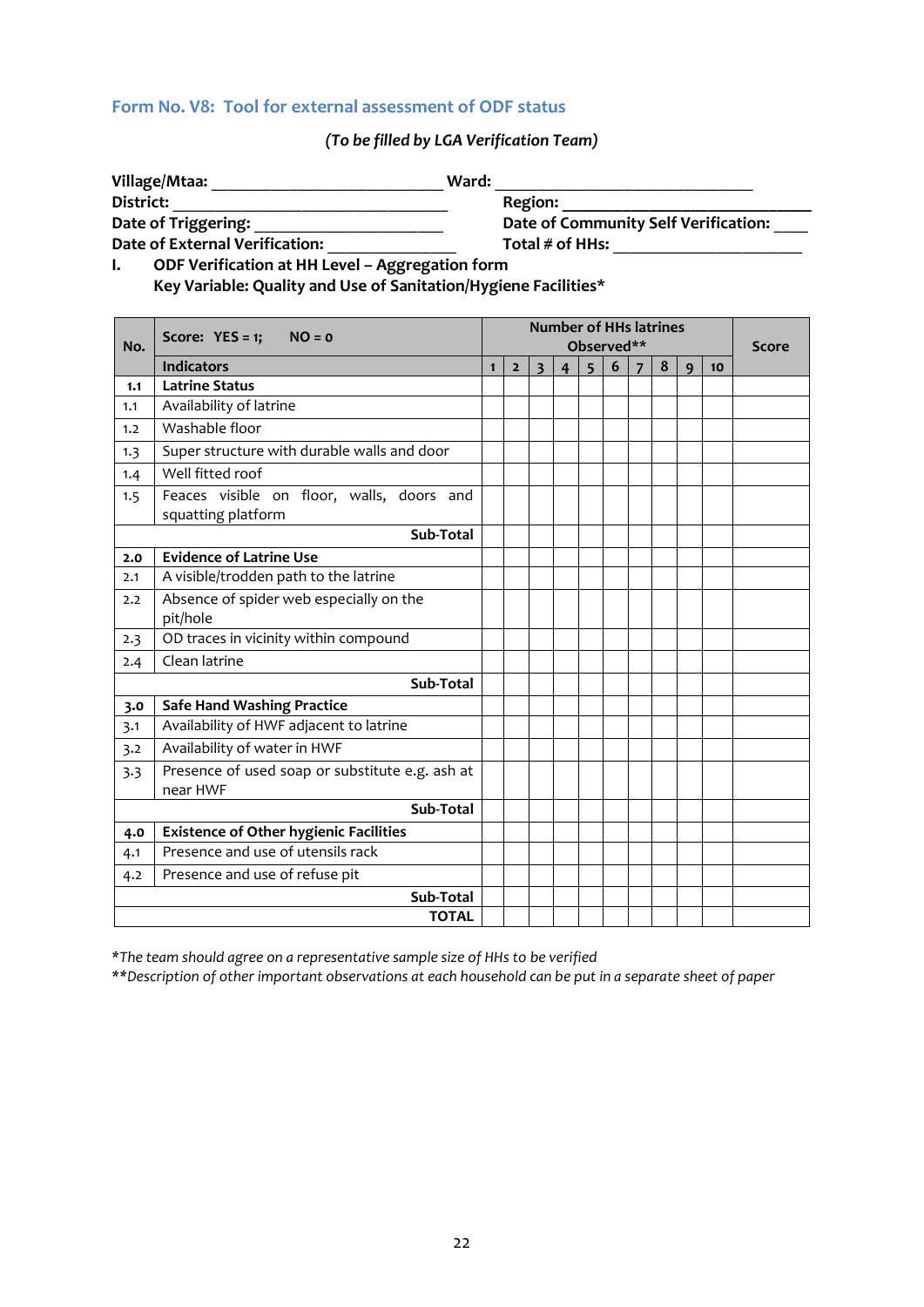#### **II. ODF Verification at School Level \***

|                |                                            | Schools Observed** | Score/         |                         |           |
|----------------|--------------------------------------------|--------------------|----------------|-------------------------|-----------|
|                | Score: $YES = 1$ ; $NO = 0$                | Primary            | Secondary      | <b>Others</b>           | Indicator |
| No.            | <b>Indicators</b>                          | $\mathbf{1}$       | $\overline{2}$ | $\overline{\mathbf{3}}$ |           |
|                | Quality and Use of Sanitation              |                    |                |                         |           |
|                | facilities                                 |                    |                |                         |           |
| 1              | Availability of latrines                   |                    |                |                         |           |
| $\overline{2}$ | Latrine with separate blocks for           |                    |                |                         |           |
|                | male and female                            |                    |                |                         |           |
| 3              | Existence of urinals for male              |                    |                |                         |           |
| 4              | Latrine facilities for disabled            |                    |                |                         |           |
| 5              | Facility for menstrual management          |                    |                |                         |           |
| 6              | Super structure with walls and well        |                    |                |                         |           |
|                | fitted doors                               |                    |                |                         |           |
| 7              | Drop holes covered with lids               |                    |                |                         |           |
| 8              | Well maintained latrines e.g. fixed        |                    |                |                         |           |
|                | doors, roof and walls                      |                    |                |                         |           |
| 9              | Latrines in use                            |                    |                |                         |           |
| 10             | Well functioning latrines                  |                    |                |                         |           |
| 11             | Smears of human feaces on floor,           |                    |                |                         |           |
|                | walls, squatting platform and doors        |                    |                |                         |           |
| 12             | No OD traces around the premises           |                    |                |                         |           |
| 13             | of<br><b>HWF</b><br>Existence<br>including |                    |                |                         |           |
|                | soap/ash adjacent to latrine blocks        |                    |                |                         |           |
| 14             | Availability of water supply               |                    |                |                         |           |
| 15             | Existence and use of refuse pit            |                    |                |                         |           |
| 16             | Existence of O&M system<br>for             |                    |                |                         |           |
|                | sanitation facilities                      |                    |                |                         |           |
|                | <b>TOTAL</b>                               |                    |                |                         |           |

*\*All schools in the village/street should be verified*

*\*\*Description of other important observations at each institution can be put in a separate sheet of paper*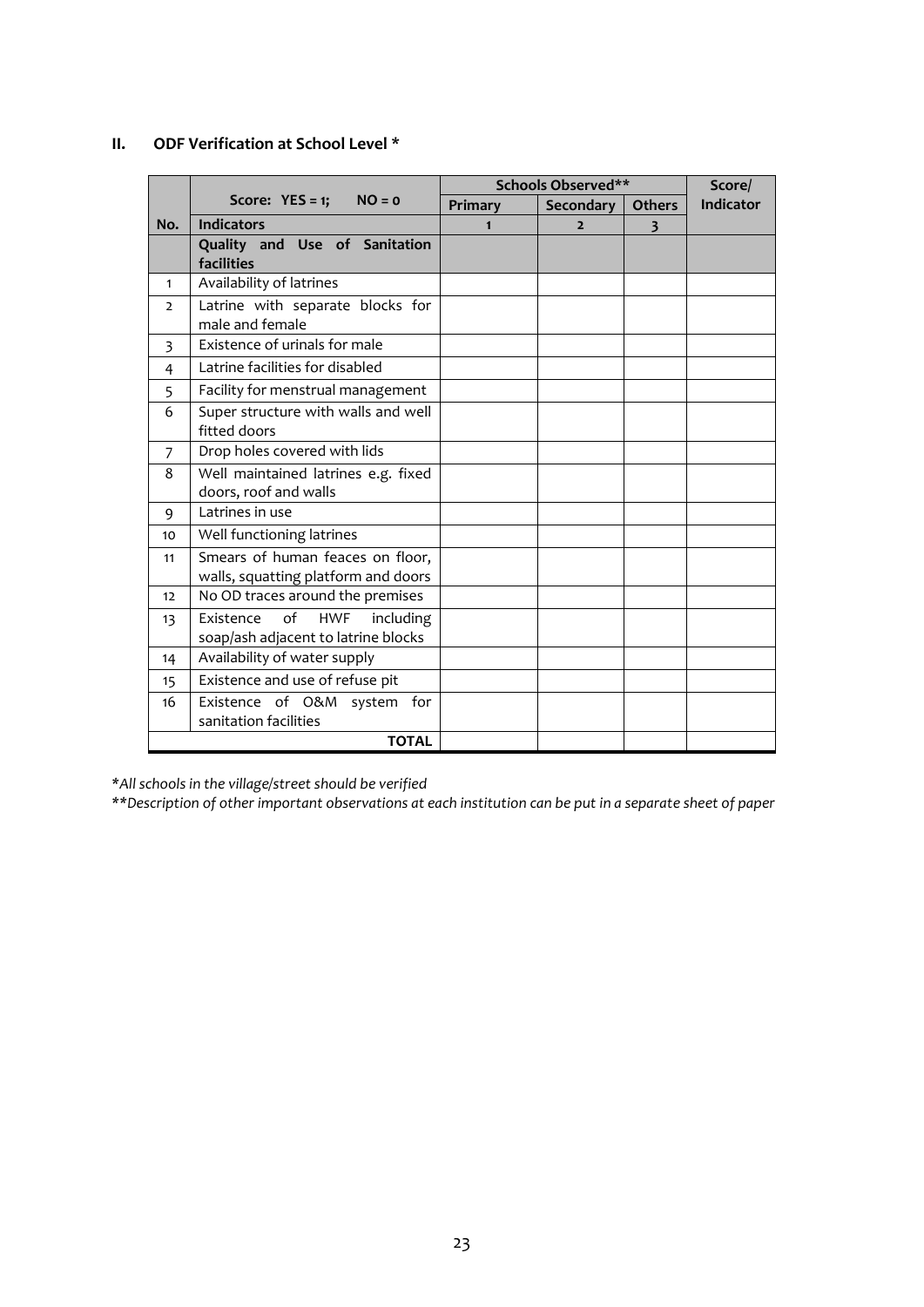III. **ODF Verification in Other Public Gathering Places** (health facilities, mosques, churches, markets/trading centres & offices)\*

|     | Score: $YES = 1$ ; $NO = 0$                     | <b>Number of Public</b> |                |   |   |  |
|-----|-------------------------------------------------|-------------------------|----------------|---|---|--|
|     |                                                 | Gathering Observed**    | Score          |   |   |  |
| No. | <b>Indicators</b>                               | 1                       | $\overline{2}$ | 4 | 5 |  |
|     | <b>Quality and Use of Sanitation facilities</b> |                         |                |   |   |  |
| 1.  | Existence of public latrines and in use         |                         |                |   |   |  |
| 2.  | No smears of human feaces in pubic latrines     |                         |                |   |   |  |
| 3.  | No bad smell                                    |                         |                |   |   |  |
| 4.  | Public latrine well maintained                  |                         |                |   |   |  |
| 5.  | Well fitted covers on drop holes                |                         |                |   |   |  |
| 6.  | No OD traces around latrine blocks              |                         |                |   |   |  |
| 7.  | Safe disposal of liquid waste                   |                         |                |   |   |  |
| 8.  | Safe disposal of solid waste                    |                         |                |   |   |  |
| 9.  | Availability of water supply                    |                         |                |   |   |  |
| 10. | Existence of hand washing facility and in use   |                         |                |   |   |  |
|     | TOTAL                                           |                         |                |   |   |  |

*\*At least one of each of the existing public gathering places in the village/Mtaa should be verified \*\*Description of other important observations at each public gathering can be put in a separate sheet of paper e.g. names and type*

### **IV. ODF Verification in Open Spaces**

| No. | <b>Indicators</b>                         | Score: $YES = 1;$<br>$NO = 0$ | <b>Score</b> |
|-----|-------------------------------------------|-------------------------------|--------------|
|     | <b>ODF Status</b>                         |                               |              |
| 1.  | No OD along river banks/water sources     |                               |              |
| 2.  | No OD nearby bushes/forests               |                               |              |
| 3.  | No OD in valleys/under bridges            |                               |              |
| 4.  | No OD around local pubs                   |                               |              |
| 5.  | No OD in nearby farm lands                |                               |              |
| 6.  | No OD in grazing lands                    |                               |              |
| 7.  | No OD in refuse collection sites          |                               |              |
| 8.  | Existence of by-laws against OD practices |                               |              |
|     | <b>Total Score</b>                        |                               |              |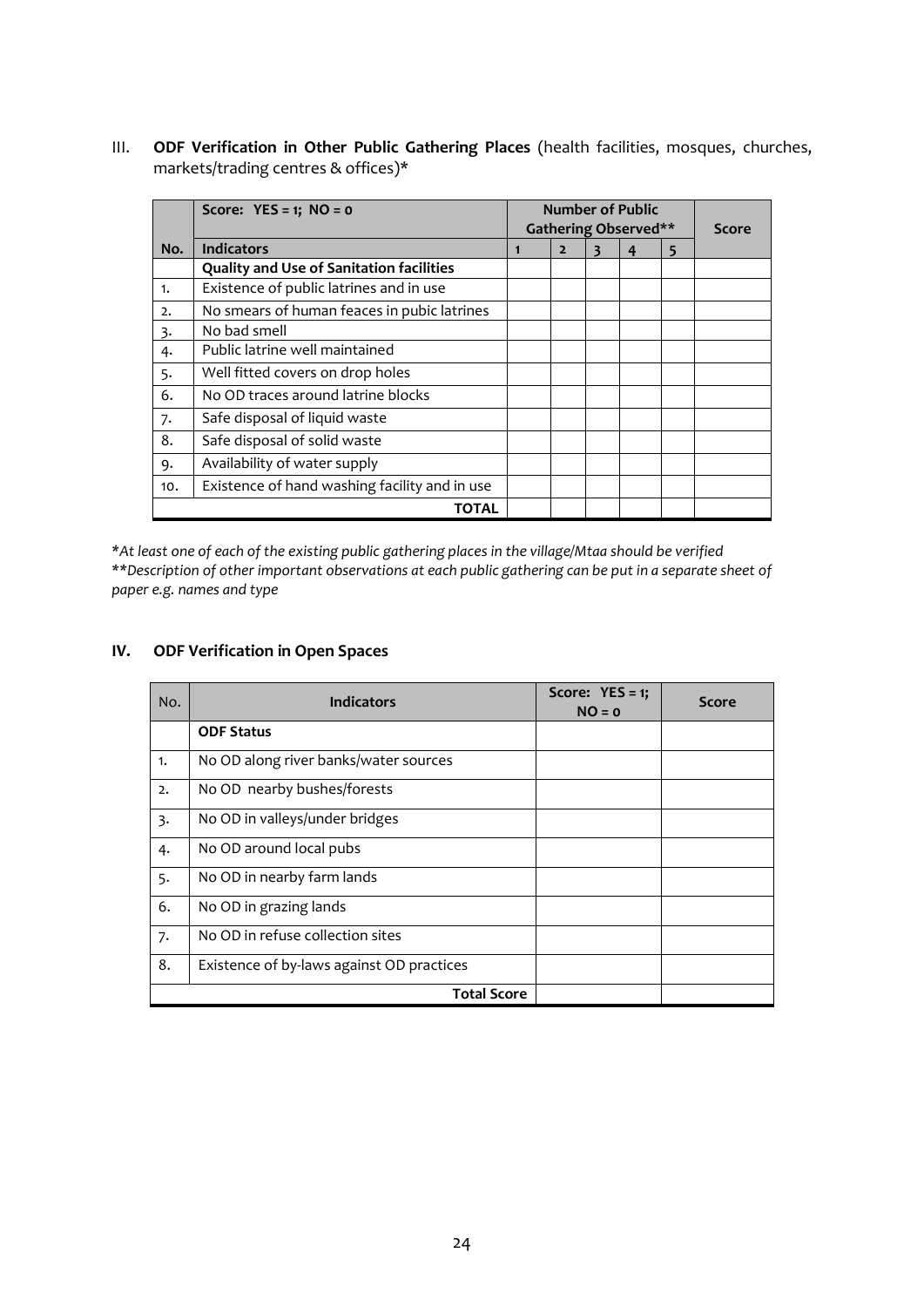## <span id="page-31-0"></span>**Form No. V9: Vverification TEAM MEMBERS**

| S/N            | <b>Name</b> | Designation | Agency/Institution | Signature |
|----------------|-------------|-------------|--------------------|-----------|
| 1              |             |             |                    |           |
| $\overline{2}$ |             |             |                    |           |
| 3              |             |             |                    |           |
| $\overline{4}$ |             |             |                    |           |
| 5              |             |             |                    |           |
| 6              |             |             |                    |           |
| ᄀ              |             |             |                    |           |
| 8              |             |             |                    |           |
| 9              |             |             |                    |           |
| 10             |             |             |                    |           |

**Name:** \_\_\_\_\_\_\_\_\_\_\_\_\_\_\_\_\_\_\_\_\_\_\_\_\_ **Title:** \_\_\_\_\_\_\_\_\_\_\_\_\_\_\_\_\_\_\_\_\_\_ **Verification Team Leader**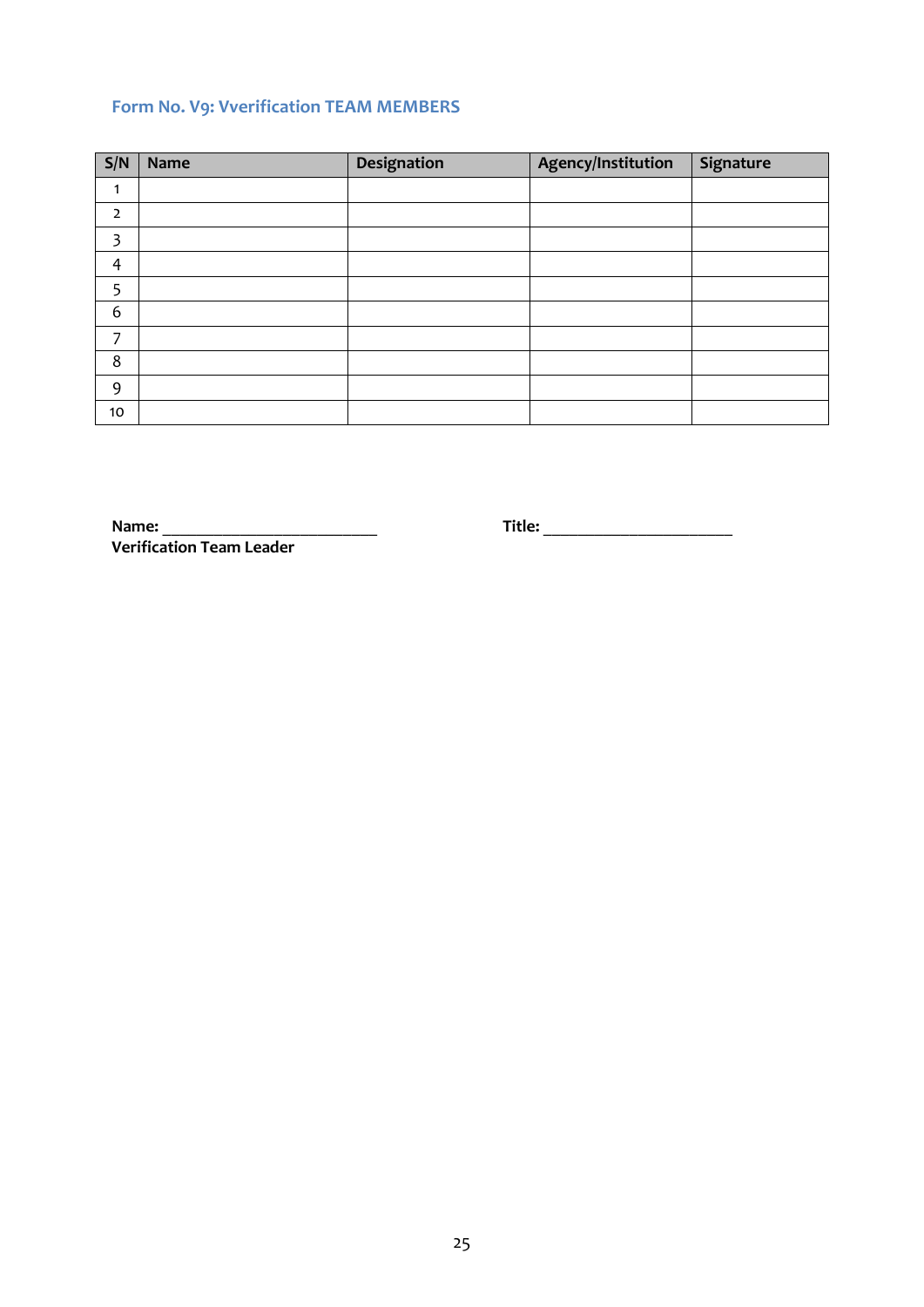### <span id="page-32-0"></span>**Form No. V10: ODF verification summary results**

**1. GENERAL INFORMATION**

| <b>Village/Mtaa Name:</b>               | Ward:                     |
|-----------------------------------------|---------------------------|
| Council:                                | Region:                   |
| <b>Pledged Date of ODF Declaration:</b> | <b>Verification Date:</b> |
| Population:                             | Total # of Household:     |

#### **2. ASSESSMENT RESULTS**

| No.            | <b>Evaluative Variables</b>                                       | <b>Score/Variable</b> | Rating $(\%)$ | <b>Remarks</b> |
|----------------|-------------------------------------------------------------------|-----------------------|---------------|----------------|
| $\mathbf{1}$   | HHs using improved latrines and other                             |                       |               |                |
|                | sanitation/hygiene facilities                                     |                       |               |                |
| $\overline{2}$ | School<br>other<br>latrine<br>and<br>coverage                     |                       |               |                |
|                | sanitation/hygiene facilities                                     |                       |               |                |
| 3              | other<br>Latrine<br>and<br>coverage                               |                       |               |                |
|                | sanitation/hygiene facilities<br>public<br>at<br>gathering places |                       |               |                |
| 4              | ODF status in open spaces                                         |                       |               |                |
|                |                                                                   |                       |               |                |
|                |                                                                   |                       |               |                |
|                | <b>TOTAL</b>                                                      |                       |               |                |

**3. OTHER IMPORTANT OBSERVATIONS/COMMENTS** e.g. quality of latrines, ongoing latrines construction at HHs level, some HHs latrines or institutional latrines are poorly managed, evidence of OD traces in open spaces etc**:**

**Summary of Key Comments**

#### **4. FINAL DECISION FOR ODF CERTIFICATION**

| <b>ODF Certificate Granted</b> | <b>Recommended Action</b> |
|--------------------------------|---------------------------|
| ODF Certificate Level 1        |                           |
| ODF Certificate Level 2        |                           |
| No Certificate Granted         |                           |

#### **Name:** \_\_\_\_\_\_\_\_\_\_\_\_\_\_\_\_\_\_\_\_\_\_\_\_\_\_ \_\_\_\_\_\_\_\_\_\_\_\_\_\_\_\_\_\_ \_\_\_\_\_\_\_\_\_\_\_\_

| <b>External Verification Team Leader</b> |  |  |                                                                                                       |  | Signature |  |  |  | Date |  |  |  |  |  |  |
|------------------------------------------|--|--|-------------------------------------------------------------------------------------------------------|--|-----------|--|--|--|------|--|--|--|--|--|--|
|                                          |  |  | *Indicate whether a community can be declared ODF or further action is required to achieve ODF status |  |           |  |  |  |      |  |  |  |  |  |  |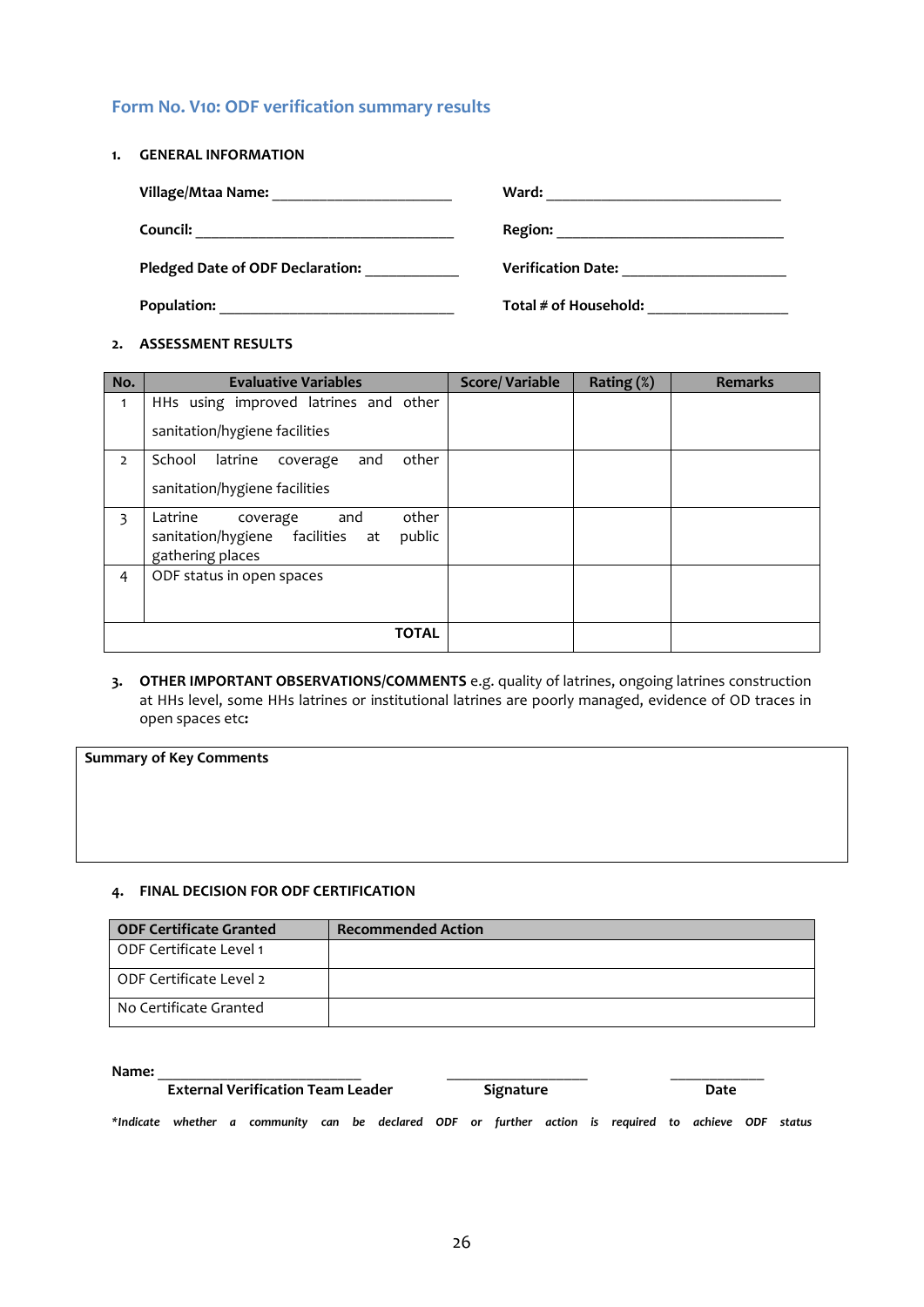<span id="page-33-0"></span>**Form No. V 11:Sample of ODF certificate**